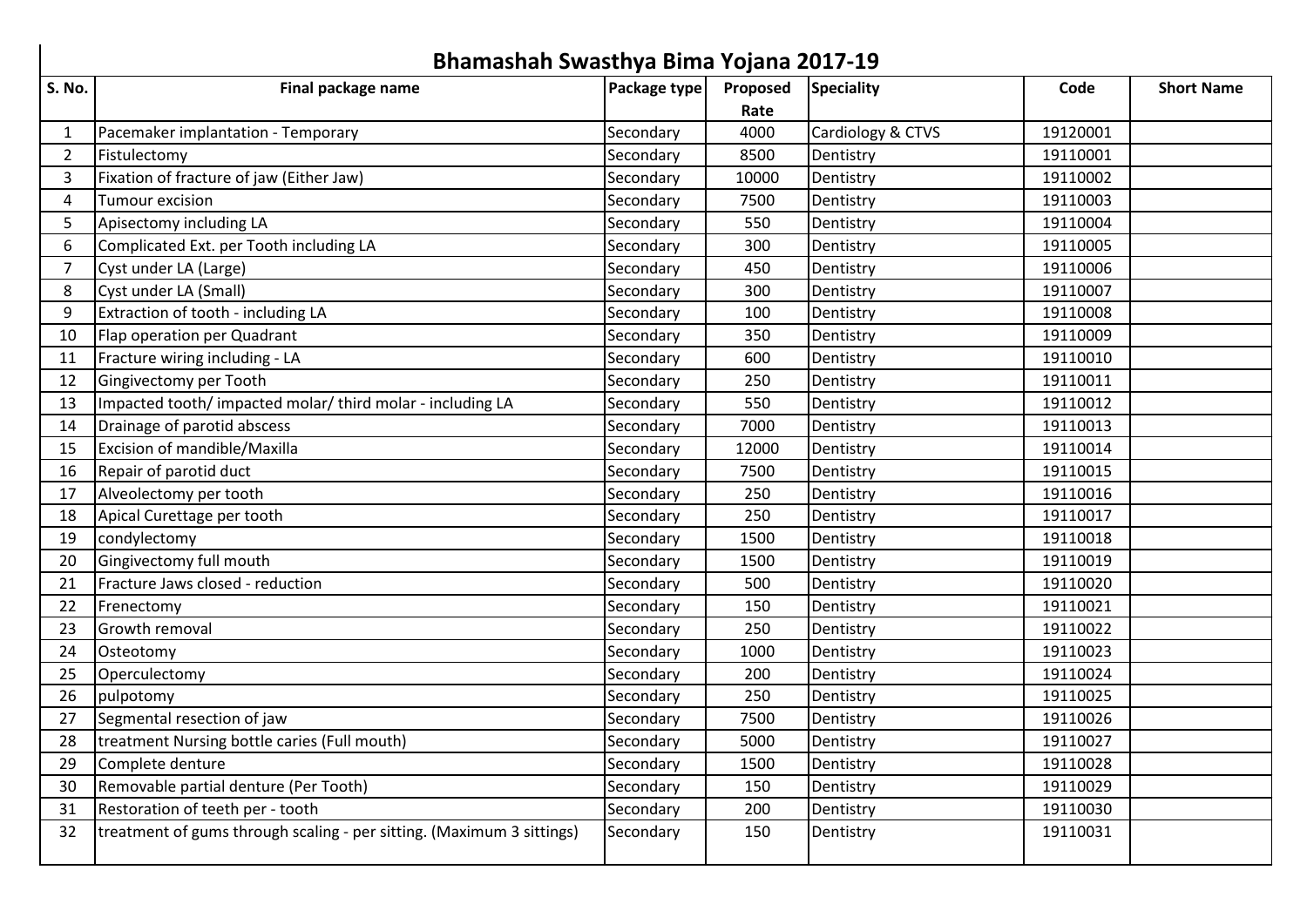| <b>S. No.</b> | Final package name                                                              | Package type | Proposed | <b>Speciality</b> | Code     | <b>Short Name</b> |
|---------------|---------------------------------------------------------------------------------|--------------|----------|-------------------|----------|-------------------|
|               |                                                                                 |              | Rate     |                   |          |                   |
| 33            | Root canal treatment per - tooth (Anterior)                                     | Secondary    | 500      | Dentistry         | 19110032 |                   |
| 34            | Fixation of Multiple fracture of jaw (either Jaw)                               | Secondary    | 12000    | Dentistry         | 19110033 |                   |
| 35            | Root canal treatment per - tooth (Posterior)                                    | Secondary    | 650      | Dentistry         | 19110034 |                   |
| 36            | Abscess incision with drainage                                                  | Secondary    | 400      | Dentistry         | 19110035 |                   |
| 37            | Oro-antral Fistula Closure medical management                                   | Secondary    | 525      | Dentistry         | 19110036 |                   |
| 38            | Microlaryngoscopic - Surgery                                                    | Secondary    | 12500    | <b>ENT</b>        | 19020001 |                   |
| 39            | Decompression sac                                                               | Secondary    | 13800    | <b>ENT</b>        | 19020002 |                   |
| 40            | <b>Total amputation of Pinna</b>                                                | Secondary    | 4050     | <b>ENT</b>        | 19020003 |                   |
| 41            | Stapedotomy                                                                     | Secondary    | 9000     | <b>ENT</b>        | 19020004 |                   |
| 42            | Vidian neurectomy - Micro                                                       | Secondary    | 7000     | <b>ENT</b>        | 19020005 |                   |
| 43            | Ear lobe repair - single                                                        | Secondary    | 1000     | <b>ENT</b>        | 19020006 |                   |
| 44            | Excision of Pinna for Growth (Squamous/Basal/ Injuries) - Skin and<br>Cartilage | Secondary    | 3000     | <b>ENT</b>        | 19020007 |                   |
| 45            | Pharyngectomy and reconstruction                                                | Secondary    | 12000    | <b>ENT</b>        | 19020008 |                   |
| 46            | Total Amputation & Excision of External Auditory Meatus                         | Secondary    | 6000     | <b>ENT</b>        | 19020009 |                   |
| 47            | Partial amputation of Pinna                                                     | Secondary    | 3000     | <b>ENT</b>        | 19020010 |                   |
| 48            | Aural polypectomy                                                               | Secondary    | 3000     | <b>ENT</b>        | 19020011 |                   |
| 49            | Labyrinthectomy                                                                 | Secondary    | 9000     | <b>ENT</b>        | 19020012 |                   |
| 50            | Myringotomy with Grommet - One ear                                              | Secondary    | 5000     | <b>ENT</b>        | 19020013 |                   |
| 51            | Myrinogotomy with Grommet - Both ear                                            | Secondary    | 6500     | <b>ENT</b>        | 19020014 |                   |
| 52            | Tympanoplasty                                                                   | Secondary    | 8000     | <b>ENT</b>        | 19020015 |                   |
| 53            | Removal of foreign body from ear                                                | Secondary    | 1000     | <b>ENT</b>        | 19020016 |                   |
| 54            | Tympanoplasty + Mastoidectomy                                                   | Secondary    | 11000    | <b>ENT</b>        | 19020017 |                   |
| 55            | Antrostomy - Bilateral                                                          | Secondary    | 6500     | <b>ENT</b>        | 19020018 |                   |
| 56            | Antrostomy - Unilateral                                                         | Secondary    | 4500     | <b>ENT</b>        | 19020019 |                   |
| 57            | Caldwell - luc - Bilateral                                                      | Secondary    | 8000     | <b>ENT</b>        | 19020020 |                   |
| 58            | Caldwell - luc- Unilateral                                                      | Secondary    | 4600     | <b>ENT</b>        | 19020021 |                   |
| 59            | Cryosurgery                                                                     | Secondary    | 7200     | <b>ENT</b>        | 19020022 |                   |
| 60            | Rhinorrhoea - Repair                                                            | Secondary    | 12000    | <b>ENT</b>        | 19020023 |                   |
| 61            | Ethmoidectomy - External                                                        | Secondary    | 9200     | <b>ENT</b>        | 19020024 |                   |
| 62            | Fracture reduction nose with septal correction                                  | Secondary    | 6700     | <b>ENT</b>        | 19020025 |                   |
| 63            | Fracture setting - maxilla                                                      | Secondary    | 8750     | <b>ENT</b>        | 19020026 |                   |
| 64            | <b>Functional Endoscopic Sinus Surgery (FESS)</b>                               | Secondary    | 12000    | <b>ENT</b>        | 19020027 |                   |
| 65            | Rhinotomy - Lateral                                                             | Secondary    | 10625    | <b>ENT</b>        | 19020028 |                   |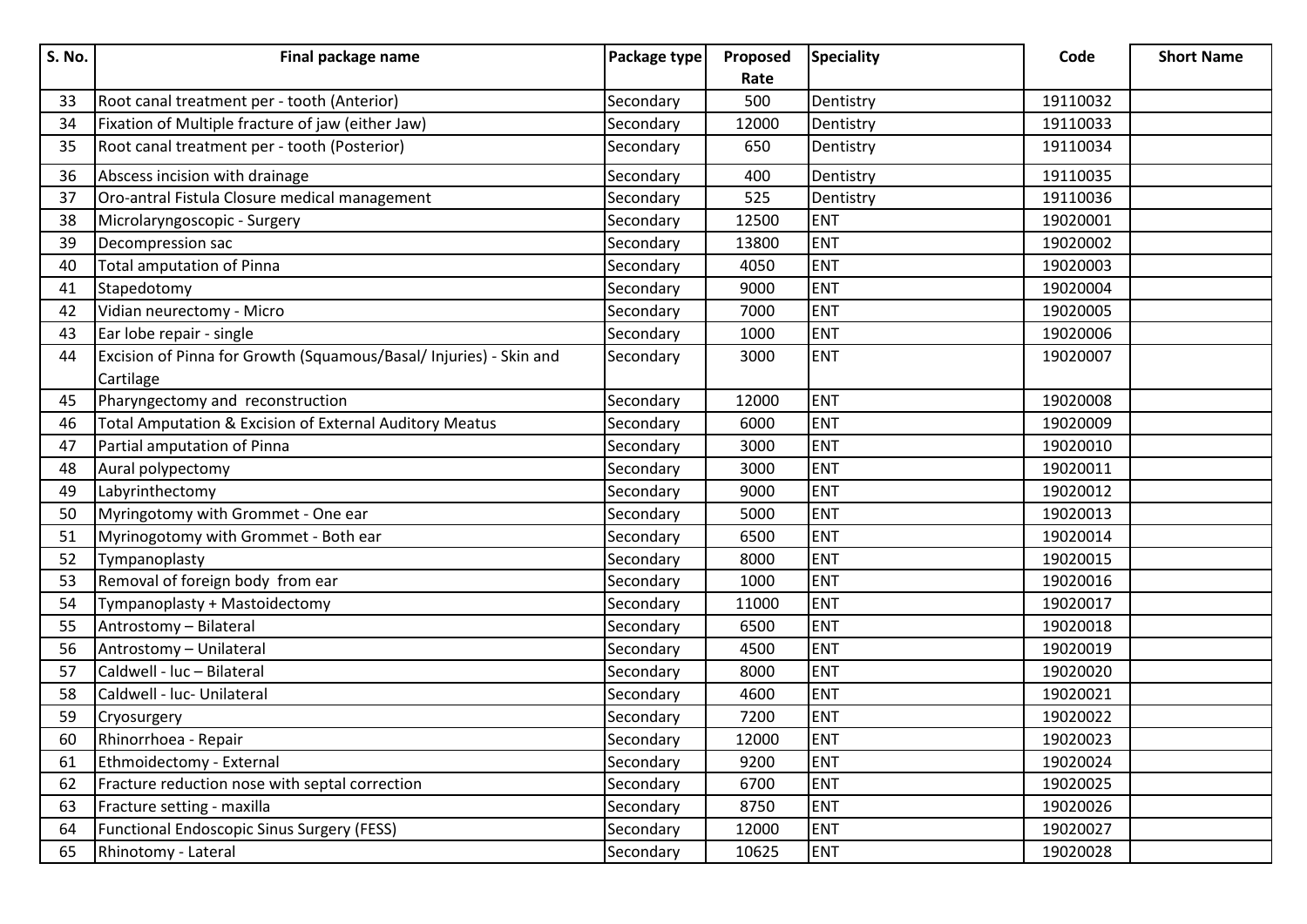| <b>S. No.</b> | Final package name                                             | Package type | Proposed | <b>Speciality</b> | Code     | <b>Short Name</b> |
|---------------|----------------------------------------------------------------|--------------|----------|-------------------|----------|-------------------|
|               |                                                                |              | Rate     |                   |          |                   |
| 66            | <b>Turbinectomy Partial</b>                                    | Secondary    | 4000     | <b>ENT</b>        | 19020029 |                   |
| 67            | <b>Sinus Antroscopy</b>                                        | Secondary    | 4600     | <b>ENT</b>        | 19020030 |                   |
| 68            | Submucous resection                                            | Secondary    | 7500     | <b>ENT</b>        | 19020031 |                   |
| 69            | Young's operation                                              | Secondary    | 5600     | <b>ENT</b>        | 19020032 |                   |
| 70            | Angiofibroma Excision                                          | Secondary    | 20000    | <b>ENT</b>        | 19020033 |                   |
| 71            | Craniofacial resection                                         | Secondary    | 14500    | <b>ENT</b>        | 19020034 |                   |
| 72            | <b>Endoscopic DCR</b>                                          | Secondary    | 9000     | <b>ENT</b>        | 19020035 |                   |
| 73            | Endoscopic Hypophysectomy                                      | Secondary    | 16500    | <b>ENT</b>        | 19020036 |                   |
| 74            | Intranasal Diathermy                                           | Secondary    | 1800     | <b>ENT</b>        | 19020037 |                   |
| 75            | Rhinosporosis                                                  | Secondary    | 7000     | <b>ENT</b>        | 19020038 |                   |
| 76            | Removal of FB from nose                                        | Secondary    | 900      | <b>ENT</b>        | 19020039 |                   |
| 77            | Ant. Ethmoidal artery ligation + Intra nasal ethmoidectomy     | Secondary    | 14500    | <b>ENT</b>        | 19020040 |                   |
| 78            | Ant. Ethmoidal artery ligation + Nasal polypectomy - Bilateral | Secondary    | 13750    | <b>ENT</b>        | 19020041 |                   |
| 79            | Ant. Ethmoidal artery ligation+ Rhinoplasty                    | Secondary    | 16500    | <b>ENT</b>        | 19020042 |                   |
| 80            | Adenoidectomy                                                  | Secondary    | 4800     | <b>ENT</b>        | 19020043 |                   |
| 81            | Arytenoidectomy                                                | Secondary    | 15000    | <b>ENT</b>        | 19020044 |                   |
| 82            | Choanal atresia                                                | Secondary    | 10000    | <b>ENT</b>        | 19020045 |                   |
| 83            | Pharyngeal diverticulum's Excision                             | Secondary    | 12000    | <b>ENT</b>        | 19020046 |                   |
| 84            | Laryngectomy                                                   | Secondary    | 15750    | <b>ENT</b>        | 19020047 |                   |
| 85            | Laryngofissure                                                 | Secondary    | 3500     | <b>ENT</b>        | 19020048 |                   |
| 86            | Laryngophayryngectomy                                          | Secondary    | 15750    | <b>ENT</b>        | 19020049 |                   |
| 87            | Maxilla - Excision                                             | Secondary    | 10000    | <b>ENT</b>        | 19020050 |                   |
| 88            | Oro Antral fistula - surgical treatment                        | Secondary    | 10000    | <b>ENT</b>        | 19020051 |                   |
| 89            | Parapharyngeal Exploration                                     | Secondary    | 10000    | <b>ENT</b>        | 19020052 |                   |
| 90            | Parapharyngeal Abscess Drainage                                | Secondary    | 5000     | <b>ENT</b>        | 19020053 |                   |
| 91            | Peritonsillor abscess - under LA                               | Secondary    | 1500     | <b>ENT</b>        | 19020054 |                   |
| 92            | Pharyngoplasty                                                 | Secondary    | 11000    | <b>ENT</b>        | 19020055 |                   |
| 93            | Release of Tongue tie                                          | Secondary    | 2500     | <b>ENT</b>        | 19020056 |                   |
| 94            | Retro pharyngeal abscess Drainage                              | Secondary    | 4000     | <b>ENT</b>        | 19020057 |                   |
| 95            | Styloidectomy - Both side                                      | Secondary    | 10000    | <b>ENT</b>        | 19020058 |                   |
| 96            | Styloidectomy - One side                                       | Secondary    | 7500     | <b>ENT</b>        | 19020059 |                   |
| 97            | Thyroglossal Fistula Excision                                  | Secondary    | 9000     | <b>ENT</b>        | 19020060 |                   |
| 98            | <b>Total Parotidectomy</b>                                     | Secondary    | 15000    | <b>ENT</b>        | 19020061 |                   |
| 99            | Uvulophanyngo Plasty                                           | Secondary    | 11000    | <b>ENT</b>        | 19020062 |                   |
| 100           | Cleft palate repair                                            | Secondary    | 8000     | <b>ENT</b>        | 19020063 |                   |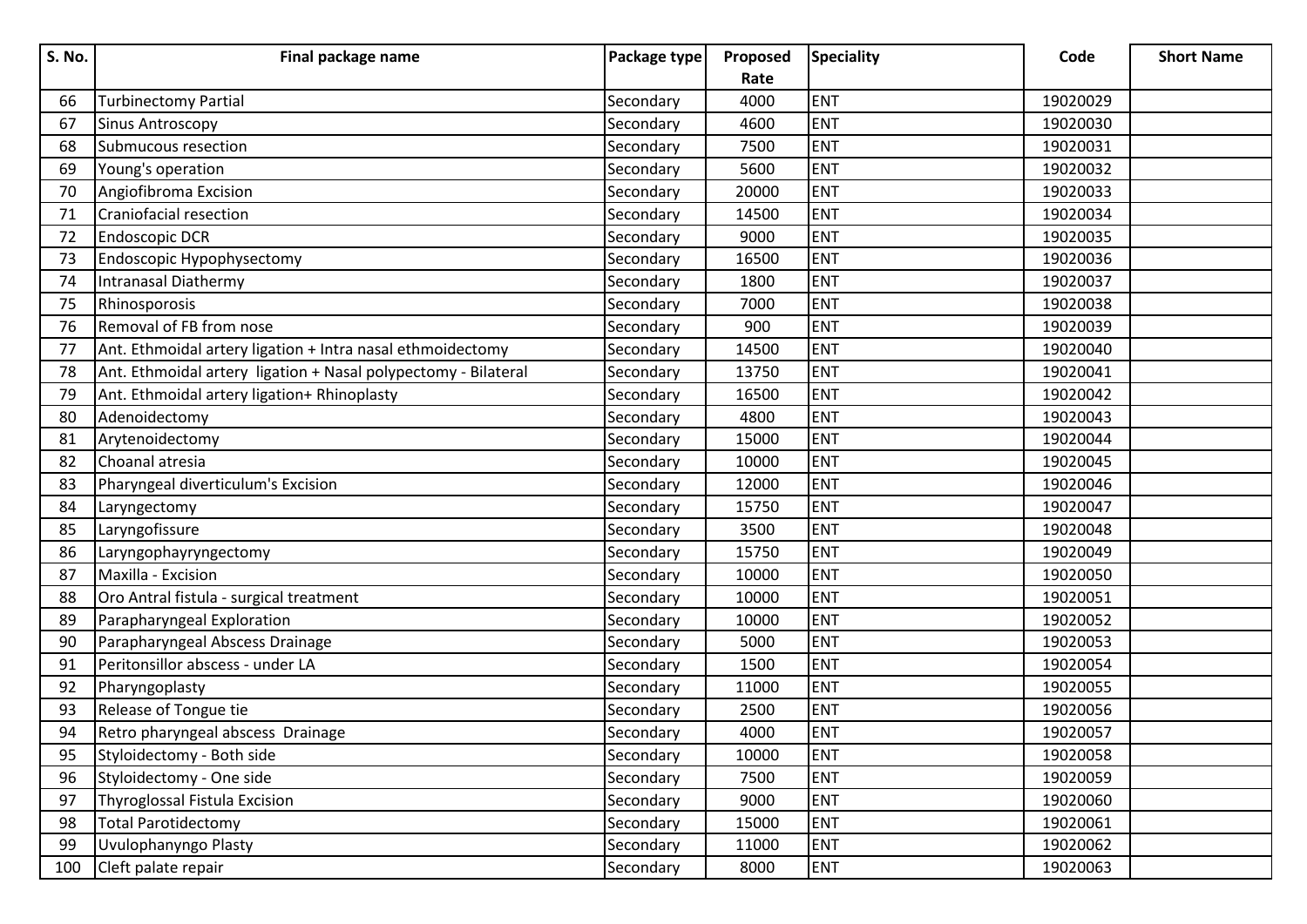| <b>S. No.</b> | Final package name                                                             | Package type | Proposed | <b>Speciality</b>       | Code     | <b>Short Name</b>  |
|---------------|--------------------------------------------------------------------------------|--------------|----------|-------------------------|----------|--------------------|
|               |                                                                                |              | Rate     |                         |          |                    |
| 101           | Commando Operation (glossectomy)                                               | Secondary    | 14000    | <b>ENT</b>              | 19020064 |                    |
| 102           | Excision of Branchial Cyst                                                     | Secondary    | 7000     | <b>ENT</b>              | 19020065 |                    |
| 103           | <b>Excision of Branchial Sinus</b>                                             | Secondary    | 5500     | <b>ENT</b>              | 19020066 |                    |
| 104           | Excision of Cystic Hygroma Extensive                                           | Secondary    | 7500     | <b>ENT</b>              | 19020067 |                    |
| 105           | Excision of Cystic Hygroma Major                                               | Secondary    | 4500     | <b>ENT</b>              | 19020068 |                    |
| 106           | Excision of Cystic Hygroma Minor                                               | Secondary    | 3000     | <b>ENT</b>              | 19020069 |                    |
| 107           | Hemimandibulectomy                                                             | Secondary    | 11000    | <b>ENT</b>              | 19020070 |                    |
| 108           | Palatopharyngoplasty                                                           | Secondary    | 11000    | <b>ENT</b>              | 19020071 |                    |
| 109           | Parotidectomy Conservative                                                     | Secondary    | 7000     | <b>ENT</b>              | 19020072 |                    |
| 110           | <b>Partial Glossectomy</b>                                                     | Secondary    | 3500     | <b>ENT</b>              | 19020073 |                    |
| 111           | Ranula excision                                                                | Secondary    | 4000     | <b>ENT</b>              | 19020074 |                    |
| 112           | Removal of Submandibular Salivary gland                                        | Secondary    | 8000     | <b>ENT</b>              | 19020075 |                    |
| 113           | <b>Total Glossectomy</b>                                                       | Secondary    | 14000    | <b>ENT</b>              | 19020076 |                    |
| 114           | <b>Cheek Advancement</b>                                                       | Secondary    | 9000     | <b>ENT</b>              | 19020077 |                    |
| 115           | Polyp removal under LA                                                         | Secondary    | 1250     | <b>ENT</b>              | 19020078 |                    |
| 116           | Oesophagoscopy                                                                 | Secondary    | 8000     | <b>ENT</b>              | 19020079 |                    |
| 117           | Bronchoscopy                                                                   | Secondary    | 10000    | <b>ENT</b>              | 19020080 |                    |
| 118           | Direct Laryngoscopy examination (with or without biospy)                       | Secondary    | 5000     | <b>ENT</b>              | 19020081 |                    |
| 119           | Hypopharyngoscopy                                                              | Secondary    | 5000     | <b>ENT</b>              | 19020082 |                    |
| 120           | Chelation Therapy for Thalassemia Major                                        | Secondary    | 15000    | <b>General Medicine</b> | 19100001 |                    |
| 121           | General Ward (Per day): Unspecified - Description of ailment to be<br>written. | Secondary    | 750      | <b>General Medicine</b> | 19100002 |                    |
| 122           | ICU (Per day)-designated air - conditioned space, with Standard ICU            | Secondary    | 1500     | <b>General Medicine</b> | 19100003 | ICU (Per day) (For |
|               | bed, equipment for the constant monitoring for vitals, emergency crash         |              |          |                         |          | details see        |
|               | cart/tray, defibrillator, ventilators, suction pumps, bedside oxygen           |              |          |                         |          | website)           |
|               | facility.                                                                      |              |          |                         |          |                    |
| 123           | Snake bite (poisonous)                                                         | Secondary    | 10000    | <b>General Medicine</b> | 19100004 |                    |
| 124           | Whole Blood per unit - One Unit                                                | Secondary    | 1350     | <b>General Medicine</b> | 19100005 |                    |
| 125           | Platelets per unit - One Unit (RDP)                                            | Secondary    | 750      | <b>General Medicine</b> | 19100006 |                    |
| 126           | Plasma per unit - One Unit                                                     | Secondary    | 750      | <b>General Medicine</b> | 19100007 |                    |
| 127           | Packed cells per unit - One Unit                                               | Secondary    | 1500     | <b>General Medicine</b> | 19100008 |                    |
| 128           | Acute Respiratory Failure (Non invasive ventilator Support)                    | Secondary    | 15000    | <b>General Medicine</b> | 19100009 |                    |
| 129           | Pneumothorax (without ICDT)                                                    | Secondary    | 7000     | <b>General Medicine</b> | 19100010 |                    |
| 130           | Lumbar Puncture                                                                | Secondary    | 3000     | <b>General Medicine</b> | 19100011 |                    |
| 131           | <b>Ascites Aspiration</b>                                                      | Secondary    | 2000     | <b>General Medicine</b> | 19100012 |                    |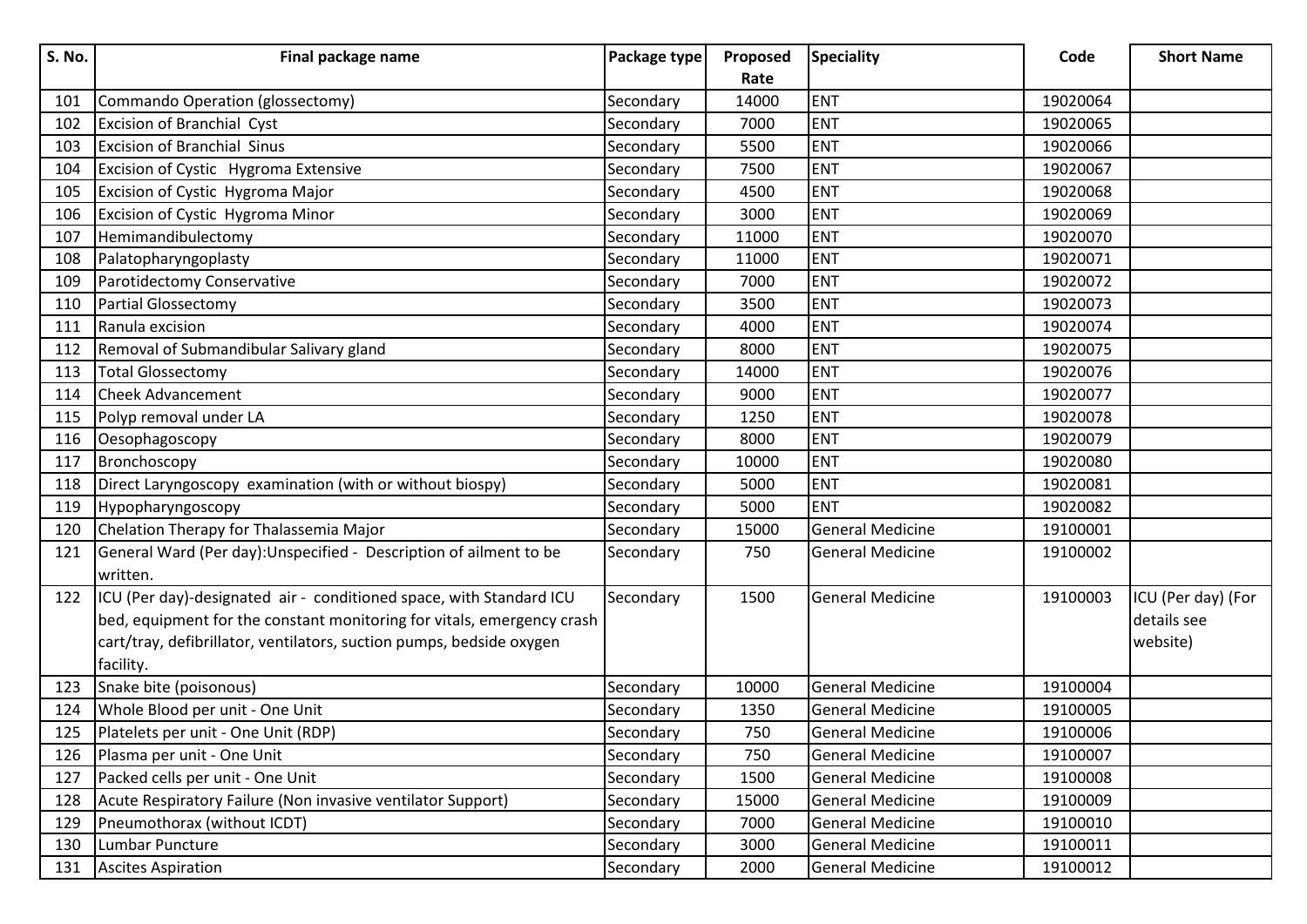| S. No. | Final package name                                               | Package type | Proposed | <b>Speciality</b>       | Code     | <b>Short Name</b> |
|--------|------------------------------------------------------------------|--------------|----------|-------------------------|----------|-------------------|
|        |                                                                  |              | Rate     |                         |          |                   |
| 132    | Pleural fluid Aspiration                                         | Secondary    | 2000     | <b>General Medicine</b> | 19100013 |                   |
| 133    | <b>FNAC</b>                                                      | Secondary    | 2000     | <b>General Medicine</b> | 19100014 |                   |
| 134    | Central Line Insertion (Single Lumen)                            | Secondary    | 1000     | <b>General Medicine</b> | 19100015 |                   |
| 135    | Arteriovenous (AV) Malformation of Soft Tissue - Tumour Excision | Secondary    | 20000    | <b>General Surgery</b>  | 19010001 |                   |
| 136    | Bleeding Ulcer - Partial gastrectomy                             | Secondary    | 20000    | <b>General Surgery</b>  | 19010002 |                   |
| 137    | Branchial Fistula                                                | Secondary    | 13000    | <b>General Surgery</b>  | 19010003 |                   |
| 138    | Breast Lump unilateral - Excision                                | Secondary    | 5000     | <b>General Surgery</b>  | 19010004 |                   |
| 139    | <b>Branchial Cyst</b>                                            | Secondary    | 5000     | <b>General Surgery</b>  | 19010005 |                   |
| 140    | Carbuncle - back                                                 | Secondary    | 6000     | <b>General Surgery</b>  | 19010006 |                   |
| 141    | Cavernostomy                                                     | Secondary    | 13000    | <b>General Surgery</b>  | 19010007 |                   |
| 142    | Colostomy                                                        | Secondary    | 12500    | <b>General Surgery</b>  | 19010008 |                   |
| 143    | Cyst over Scrotum - Excision                                     | Secondary    | 4000     | <b>General Surgery</b>  | 19010009 |                   |
| 144    | Superficial Cystic Mass - Excision                               | Secondary    | 2400     | <b>General Surgery</b>  | 19010010 |                   |
| 145    | Dermoid Cyst Large - Excision                                    | Secondary    | 2500     | <b>General Surgery</b>  | 19010011 |                   |
| 146    | Diverticulectomy                                                 | Secondary    | 15000    | <b>General Surgery</b>  | 19010012 |                   |
| 147    | Dorsal Slit and Reduction of Paraphimosis                        | Secondary    | 2500     | <b>General Surgery</b>  | 19010013 |                   |
| 148    | Drainage of Ischio Rectal Abscess                                | Secondary    | 6000     | <b>General Surgery</b>  | 19010014 |                   |
| 149    | Incision and Drainage of large Abscess                           | Secondary    | 2500     | <b>General Surgery</b>  | 19010015 |                   |
| 150    | Drainage of Peripherally Gastric Abscess                         | Secondary    | 8000     | <b>General Surgery</b>  | 19010016 |                   |
| 151    | Drainage of Psoas Abscess                                        | Secondary    | 7500     | <b>General Surgery</b>  | 19010017 |                   |
| 152    | Drainage of Subdiaphragmatic Abscess                             | Secondary    | 10000    | <b>General Surgery</b>  | 19010018 |                   |
| 153    | Drainage Pericardial Effusion                                    | Secondary    | 11000    | <b>General Surgery</b>  | 19010019 |                   |
| 154    | Duodenal Diverticulum repair                                     | Secondary    | 15000    | <b>General Surgery</b>  | 19010020 |                   |
| 155    | Duodenal Jejunostomy                                             | Secondary    | 15000    | <b>General Surgery</b>  | 19010021 |                   |
| 156    | Duodenectomy                                                     | Secondary    | 20000    | <b>General Surgery</b>  | 19010022 |                   |
| 157    | Duplication of Intestine                                         | Secondary    | 17000    | <b>General Surgery</b>  | 19010023 |                   |
| 158    | Epididectomy                                                     | Secondary    | 8000     | <b>General Surgery</b>  | 19010024 |                   |
| 159    | Epididymal Swelling - Excision                                   | Secondary    | 6600     | General Surgery         | 19010025 |                   |
| 160    | Evacuation of Scrotal Hematoma                                   | Secondary    | 5000     | <b>General Surgery</b>  | 19010026 |                   |
| 161    | Excision Benign Tumor - Small intestine                          | Secondary    | 15000    | <b>General Surgery</b>  | 19010027 |                   |
| 162    | <b>Excision Branchial Sinus</b>                                  | Secondary    | 8000     | <b>General Surgery</b>  | 19010028 |                   |
| 163    | <b>Excision and drainage of liver Abscess</b>                    | Secondary    | 15000    | <b>General Surgery</b>  | 19010029 |                   |
| 164    | <b>Excision Filarial Scrotum</b>                                 | Secondary    | 8750     | <b>General Surgery</b>  | 19010030 |                   |
| 165    | <b>Excision Mammary Fistula</b>                                  | Secondary    | 6600     | <b>General Surgery</b>  | 19010031 |                   |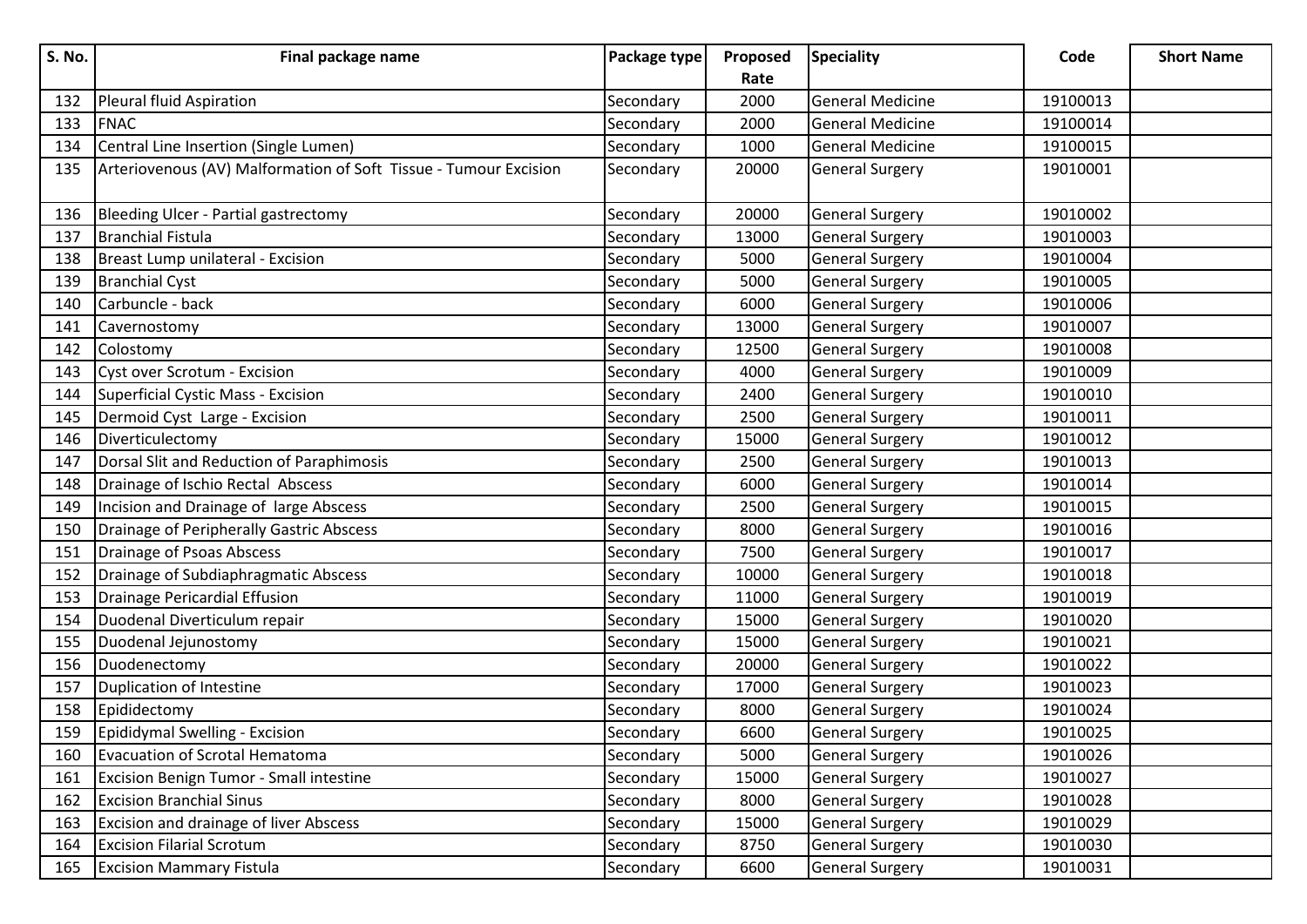| <b>S. No.</b> | Final package name                                | Package type | Proposed | <b>Speciality</b>      | Code     | <b>Short Name</b> |
|---------------|---------------------------------------------------|--------------|----------|------------------------|----------|-------------------|
|               |                                                   |              | Rate     |                        |          |                   |
| 166           | <b>Excision Meckel's - Diverticulum</b>           | Secondary    | 18000    | <b>General Surgery</b> | 19010032 |                   |
| 167           | <b>Excision/Reconstruction of Pilonidal Sinus</b> | Secondary    | 9600     | <b>General Surgery</b> | 19010033 |                   |
| 168           | <b>Excision Small Intestinal - Fistula</b>        | Secondary    | 15000    | <b>General Surgery</b> | 19010034 |                   |
| 169           | Fibro Lipoma of Spermatic cord with Lord Excision | Secondary    | 2500     | <b>General Surgery</b> | 19010035 |                   |
| 170           | Fibroadenoma - Unilateral                         | Secondary    | 6500     | <b>General Surgery</b> | 19010036 |                   |
| 171           | Fibroma - Excision                                | Secondary    | 8000     | <b>General Surgery</b> | 19010037 |                   |
| 172           | Foreign Body Removal in Deep Region               | Secondary    | 4000     | <b>General Surgery</b> | 19010038 |                   |
| 173           | Fulguration                                       | Secondary    | 5000     | <b>General Surgery</b> | 19010039 |                   |
| 174           | Fundoplication                                    | Secondary    | 15750    | <b>General Surgery</b> | 19010040 |                   |
| 175           | G J Vagotomy                                      | Secondary    | 18000    | <b>General Surgery</b> | 19010041 |                   |
| 176           | Vagotomy                                          | Secondary    | 12000    | <b>General Surgery</b> | 19010042 |                   |
| 177           | Gastro jejunal ulcer                              | Secondary    | 10000    | <b>General Surgery</b> | 19010043 |                   |
| 178           | Gastrojejunostomy                                 | Secondary    | 18000    | <b>General Surgery</b> | 19010044 |                   |
| 179           | Gastrotomy                                        | Secondary    | 15000    | <b>General Surgery</b> | 19010045 |                   |
| 180           | Superficial Benign Tumour                         | Secondary    | 3000     | <b>General Surgery</b> | 19010046 |                   |
| 181           | Haemangioma - Excision                            | Secondary    | 7000     | <b>General Surgery</b> | 19010047 |                   |
| 182           | Haemorrhage of Small Intestine                    | Secondary    | 15000    | <b>General Surgery</b> | 19010048 |                   |
| 183           | Hemithyroplasty                                   | Secondary    | 12000    | <b>General Surgery</b> | 19010049 |                   |
| 184           | Ilieo Sigmoidostomy                               | Secondary    | 15000    | <b>General Surgery</b> | 19010050 |                   |
| 185           | Infected Benign Foot Excision                     | Secondary    | 4000     | <b>General Surgery</b> | 19010051 |                   |
| 186           | Instestinal perforation                           | Secondary    | 15000    | <b>General Surgery</b> | 19010052 |                   |
| 187           | <b>Intestinal Obstruction</b>                     | Secondary    | 15000    | <b>General Surgery</b> | 19010053 |                   |
| 188           | Intussusception                                   | Secondary    | 15000    | <b>General Surgery</b> | 19010054 |                   |
| 189           | Jejunostomy                                       | Secondary    | 12000    | <b>General Surgery</b> | 19010055 |                   |
| 190           | <b>Cysto Reductive Surgery</b>                    | Secondary    | 7000     | <b>General Surgery</b> | 19010056 |                   |
| 191           | Laryngectomy & Pharyngeal Diverticulum (Throat)   | Secondary    | 10000    | <b>General Surgery</b> | 19010057 |                   |
| 192           | Laryngectomy with Block Dissection (Throat)       | Secondary    | 12000    | <b>General Surgery</b> | 19010058 |                   |
| 193           | Laryngo Fissure (Throat)                          | Secondary    | 12500    | <b>General Surgery</b> | 19010059 |                   |
| 194           | Ileostomy                                         | Secondary    | 17500    | General Surgery        | 19010060 |                   |
| 195           | Lipoma                                            | Secondary    | 2400     | <b>General Surgery</b> | 19010061 |                   |
| 196           | Loop Colostomy Sigmoid                            | Secondary    | 15000    | <b>General Surgery</b> | 19010062 |                   |
| 197           | Lumpectomy - Excision                             | Secondary    | 7000     | <b>General Surgery</b> | 19010063 |                   |
| 198           | Simple Mastectomy                                 | Secondary    | 10000    | <b>General Surgery</b> | 19010064 |                   |
| 199           | Mesenteric Cyst - Excision                        | Secondary    | 15000    | <b>General Surgery</b> | 19010065 |                   |
| 200           | Mesenteric Caval - Anastomosis                    | Secondary    | 10000    | <b>General Surgery</b> | 19010066 |                   |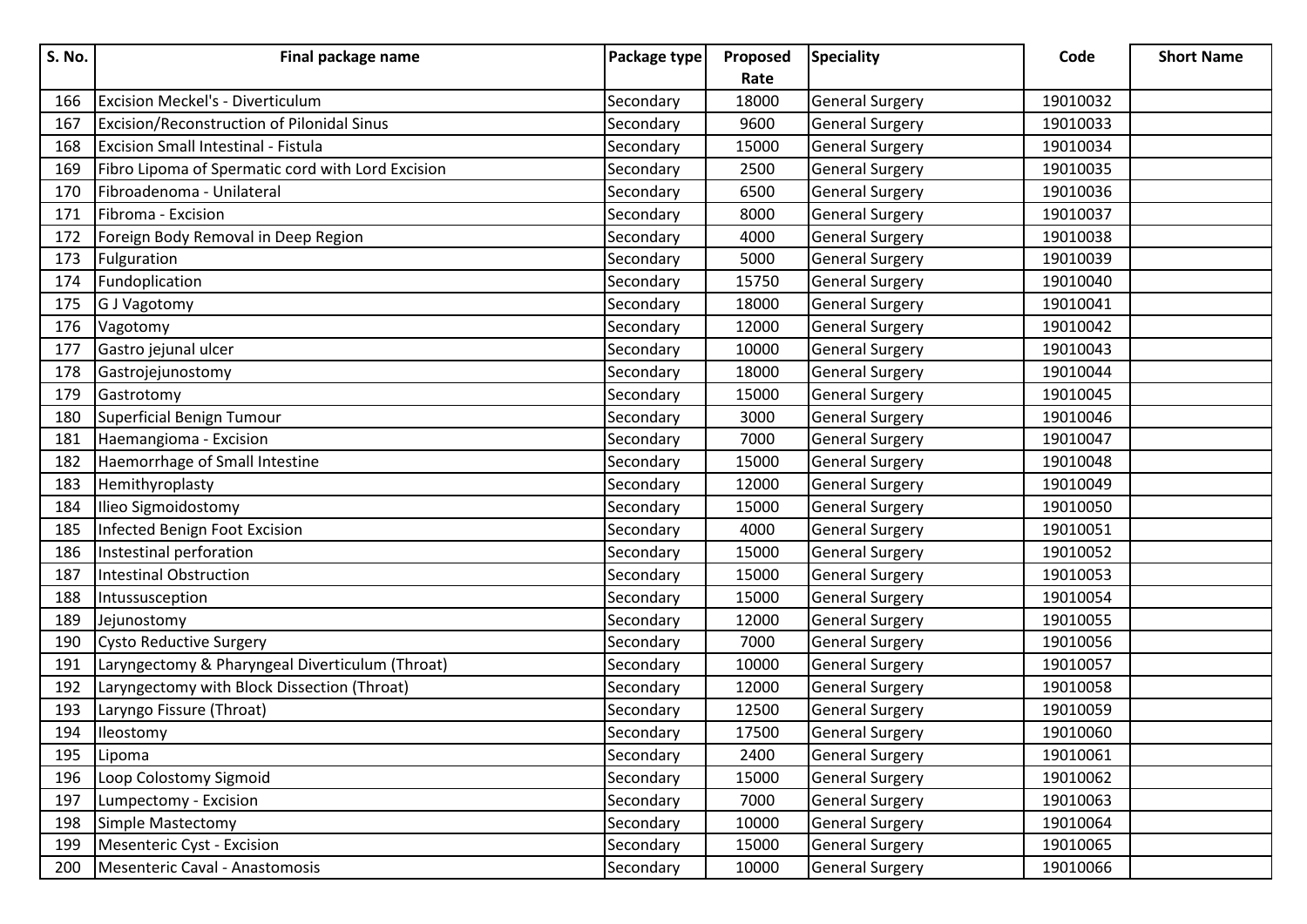| S. No. | Final package name                                     | Package type | Proposed | <b>Speciality</b>      | Code     | <b>Short Name</b> |
|--------|--------------------------------------------------------|--------------|----------|------------------------|----------|-------------------|
|        |                                                        |              | Rate     |                        |          |                   |
| 201    | Oesophagoscopy for foreign body removal                | Secondary    | 6000     | <b>General Surgery</b> | 19010067 |                   |
| 202    | Pelvic Abscess - Open Drainage                         | Secondary    | 10000    | <b>General Surgery</b> | 19010068 |                   |
| 203    | Orchidectomy                                           | Secondary    | 6600     | <b>General Surgery</b> | 19010069 |                   |
| 204    | Papilloma Rectum Excision                              | Secondary    | 3500     | <b>General Surgery</b> | 19010070 |                   |
| 205    | Phytomatous Growth in the Scalp Excision               | Secondary    | 3125     | <b>General Surgery</b> | 19010071 |                   |
| 206    | Pyloroplasty                                           | Secondary    | 11000    | <b>General Surgery</b> | 19010072 |                   |
| 207    | <b>Radical Mastectomy</b>                              | Secondary    | 18000    | <b>General Surgery</b> | 19010073 |                   |
| 208    | <b>Rectal Dilatation</b>                               | Secondary    | 3500     | <b>General Surgery</b> | 19010074 |                   |
| 209    | Repair of Common Bile Duct                             | Secondary    | 18000    | <b>General Surgery</b> | 19010075 |                   |
| 210    | Resection Anastomosis (Large Intestine)                | Secondary    | 18000    | <b>General Surgery</b> | 19010076 |                   |
| 211    | <b>Resection Anastomosis (Small Intestine)</b>         | Secondary    | 18000    | <b>General Surgery</b> | 19010077 |                   |
| 212    | Retroperitoneal Tumor Excision superficial             | Secondary    | 18000    | <b>General Surgery</b> | 19010078 |                   |
| 213    | Sigmoid Diverticulum                                   | Secondary    | 15000    | <b>General Surgery</b> | 19010079 |                   |
| 214    | Sinus - Excision                                       | Secondary    | 5000     | <b>General Surgery</b> | 19010080 |                   |
| 215    | <b>Cystectomy Total</b>                                | Secondary    | 10000    | <b>General Surgery</b> | 19010081 |                   |
| 216    | Pharyngectomy & Reconstruction Total                   | Secondary    | 13000    | <b>General Surgery</b> | 19010082 |                   |
| 217    | Tracheal Stenosis - End to end Anastomosis (Throat)    | Secondary    | 15000    | <b>General Surgery</b> | 19010083 |                   |
| 218    | Tracheoplasty (Throat)                                 | Secondary    | 15000    | <b>General Surgery</b> | 19010084 |                   |
| 219    | <b>Transverse Colostomy</b>                            | Secondary    | 12500    | <b>General Surgery</b> | 19010085 |                   |
| 220    | Vagotomy & Drainage                                    | Secondary    | 15000    | <b>General Surgery</b> | 19010086 |                   |
| 221    | Vagotomy & Pyloroplasty                                | Secondary    | 15000    | <b>General Surgery</b> | 19010087 |                   |
| 222    | <b>Operation of Varicose Veins</b>                     | Secondary    | 7000     | <b>General Surgery</b> | 19010088 |                   |
| 223    | Volvulus of Large Bowel                                | Secondary    | 18000    | <b>General Surgery</b> | 19010089 |                   |
| 224    | Warren's Shunt                                         | Secondary    | 15000    | <b>General Surgery</b> | 19010090 |                   |
| 225    | Abbe Operation                                         | Secondary    | 7500     | <b>General Surgery</b> | 19010091 |                   |
| 226    | Benign Tumour of intestine Excisions                   | Secondary    | 8500     | <b>General Surgery</b> | 19010092 |                   |
| 227    | <b>Estlander Operation</b>                             | Secondary    | 6500     | <b>General Surgery</b> | 19010093 |                   |
| 228    | Excision of Molluscumcontagiosum                       | Secondary    | 350      | <b>General Surgery</b> | 19010094 |                   |
| 229    | <b>Excision of Parathyroid Adenoma</b>                 | Secondary    | 13500    | General Surgery        | 19010095 |                   |
| 230    | <b>Excision of Superficial Neurofibroma</b>            | Secondary    | 300      | <b>General Surgery</b> | 19010096 |                   |
| 231    | Haemorrhoid - injection                                | Secondary    | 1000     | <b>General Surgery</b> | 19010097 |                   |
| 232    | Hemithyroidectomy                                      | Secondary    | 12000    | <b>General Surgery</b> | 19010098 |                   |
| 233    | Intrathoracic Aneurysm not Requiring Bypass Techniques | Secondary    | 16440    | <b>General Surgery</b> | 19010099 |                   |
| 234    | Intrathoracic Aneurysm Requiring Bypass Techniques     | Secondary    | 17460    | <b>General Surgery</b> | 19010100 |                   |
| 235    | Laproscopic Hernia Repair                              | Secondary    | 15000    | <b>General Surgery</b> | 19010101 |                   |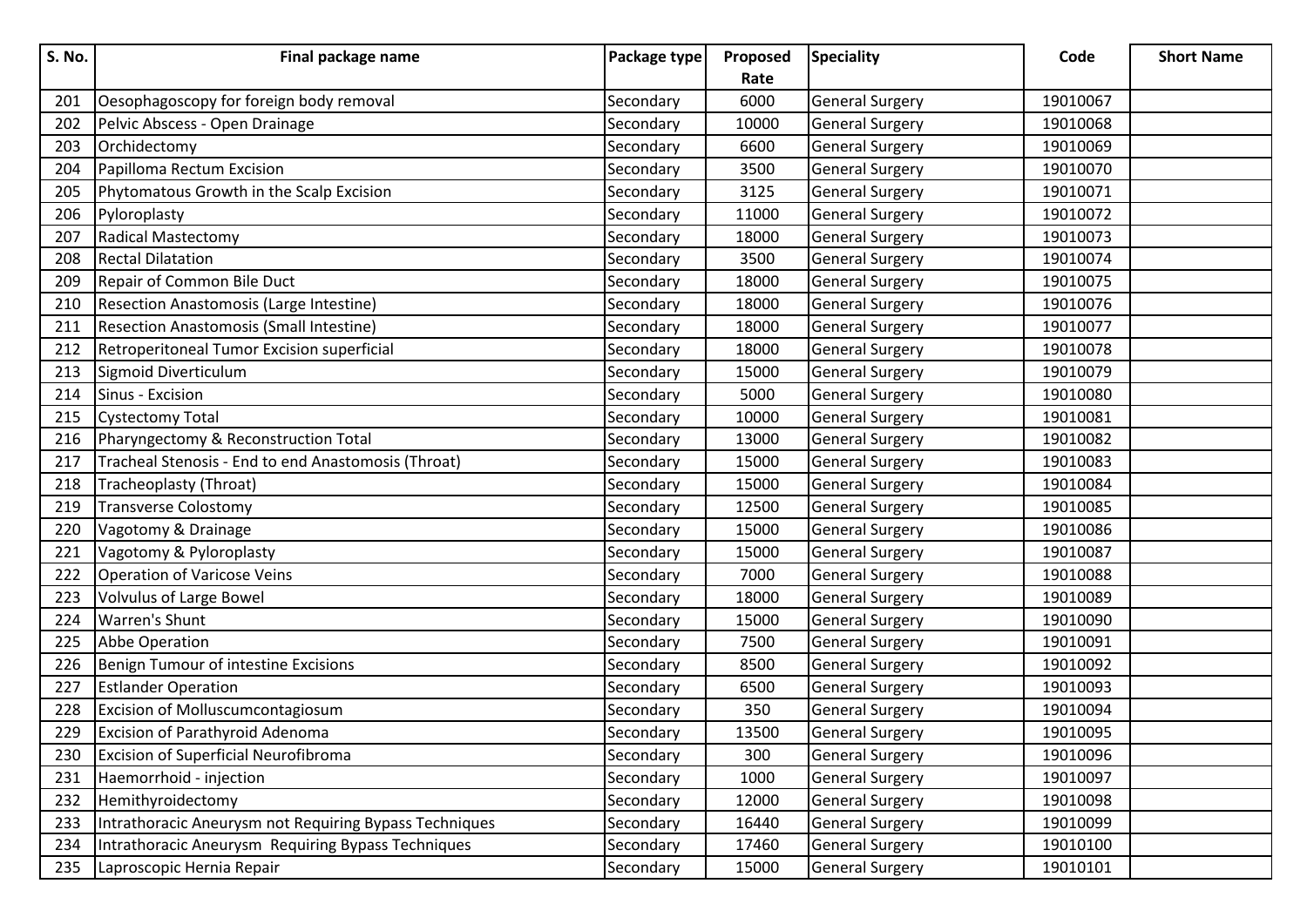| <b>S. No.</b> | Final package name                                              | Package type | Proposed | <b>Speciality</b>      | Code     | <b>Short Name</b> |
|---------------|-----------------------------------------------------------------|--------------|----------|------------------------|----------|-------------------|
|               |                                                                 |              | Rate     |                        |          |                   |
| 236           | Lap. Assisted Hemicolectomy                                     | Secondary    | 17000    | <b>General Surgery</b> | 19010102 |                   |
| 237           | Lap. Assisted small bowel resection                             | Secondary    | 18000    | <b>General Surgery</b> | 19010103 |                   |
| 238           | Lap. For intestinal obstruction                                 | Secondary    | 18000    | <b>General Surgery</b> | 19010104 |                   |
| 239           | Lap. Hydatid of liver surgery                                   | Secondary    | 18000    | <b>General Surgery</b> | 19010105 |                   |
| 240           | Laproscopic Adhesiolysis                                        | Secondary    | 13000    | <b>General Surgery</b> | 19010106 |                   |
| 241           | Laproscopic Appendicectomy                                      | Secondary    | 10000    | <b>General Surgery</b> | 19010107 |                   |
| 242           | Laproscopic Cholecystectomy                                     | Secondary    | 13000    | <b>General Surgery</b> | 19010108 |                   |
| 243           | Laproscopic Colectomy                                           | Secondary    | 17000    | <b>General Surgery</b> | 19010109 |                   |
| 244           | Laproscopic cystogastrostomy                                    | Secondary    | 18000    | <b>General Surgery</b> | 19010110 |                   |
| 245           | Laproscopic Gastrostomy                                         | Secondary    | 10500    | <b>General Surgery</b> | 19010111 |                   |
| 246           | Laproscopic Hiatus Hernia Repair                                | Secondary    | 20000    | <b>General Surgery</b> | 19010112 |                   |
| 247           | Laproscopic Pyloromyotomy                                       | Secondary    | 12500    | <b>General Surgery</b> | 19010113 |                   |
| 248           | Laproscopic Rectopexy                                           | Secondary    | 18000    | <b>General Surgery</b> | 19010114 |                   |
| 249           | Laproscopic Spleenectomy                                        | Secondary    | 20000    | <b>General Surgery</b> | 19010115 |                   |
| 250           | Laproscopic umbilical hernia repair                             | Secondary    | 16000    | <b>General Surgery</b> | 19010116 |                   |
| 251           | Laproscopic ventral hernia repair                               | Secondary    | 20000    | <b>General Surgery</b> | 19010117 |                   |
| 252           | Lymphatics Excision of Subcutaneous Tissues In Lymphoedema      | Secondary    | 8000     | <b>General Surgery</b> | 19010118 |                   |
| 253           | Operation for Bleeding Peptic Ulcer                             | Secondary    | 14000    | <b>General Surgery</b> | 19010119 |                   |
| 254           | Operation for Carcinoma Lip - Wedge Excision and Vermilonectomy | Secondary    | 8250     | <b>General Surgery</b> | 19010120 |                   |
| 255           | Operation for Carcinoma Lip - Wedge Excision                    | Secondary    | 7750     | <b>General Surgery</b> | 19010121 |                   |
| 256           | Caecostomy                                                      | Secondary    | 9000     | <b>General Surgery</b> | 19010122 |                   |
| 257           | Closure of Colostomy                                            | Secondary    | 12500    | <b>General Surgery</b> | 19010123 |                   |
| 258           | Coccygeal Teratoma Excision                                     | Secondary    | 15300    | <b>General Surgery</b> | 19010124 |                   |
| 259           | Congenital Atresia & Stenosis of Small Intestine                | Secondary    | 15500    | <b>General Surgery</b> | 19010125 |                   |
| 260           | Drainage of perivertibral abscess                               | Secondary    | 7000     | <b>General Surgery</b> | 19010126 |                   |
| 261           | Incision and Drainage of small abscess                          | Secondary    | 750      | <b>General Surgery</b> | 19010127 |                   |
| 262           | Intercostal drainage                                            | Secondary    | 2250     | <b>General Surgery</b> | 19010128 |                   |
| 263           | Operation for caricinoma lip - cheek advancement                | Secondary    | 9250     | <b>General Surgery</b> | 19010129 |                   |
| 264           | Operation for Gastrojejunal Ulcer                               | Secondary    | 13000    | <b>General Surgery</b> | 19010130 |                   |
| 265           | Operation of Choledochal Cyst                                   | Secondary    | 18000    | <b>General Surgery</b> | 19010131 |                   |
| 266           | Parapharyngeal Tumour Excision                                  | Secondary    | 11000    | <b>General Surgery</b> | 19010132 |                   |
| 267           | Partial Pericardectomy                                          | Secondary    | 14500    | <b>General Surgery</b> | 19010133 |                   |
| 268           | Subtotal Gastrectomy                                            | Secondary    | 20000    | <b>General Surgery</b> | 19010134 |                   |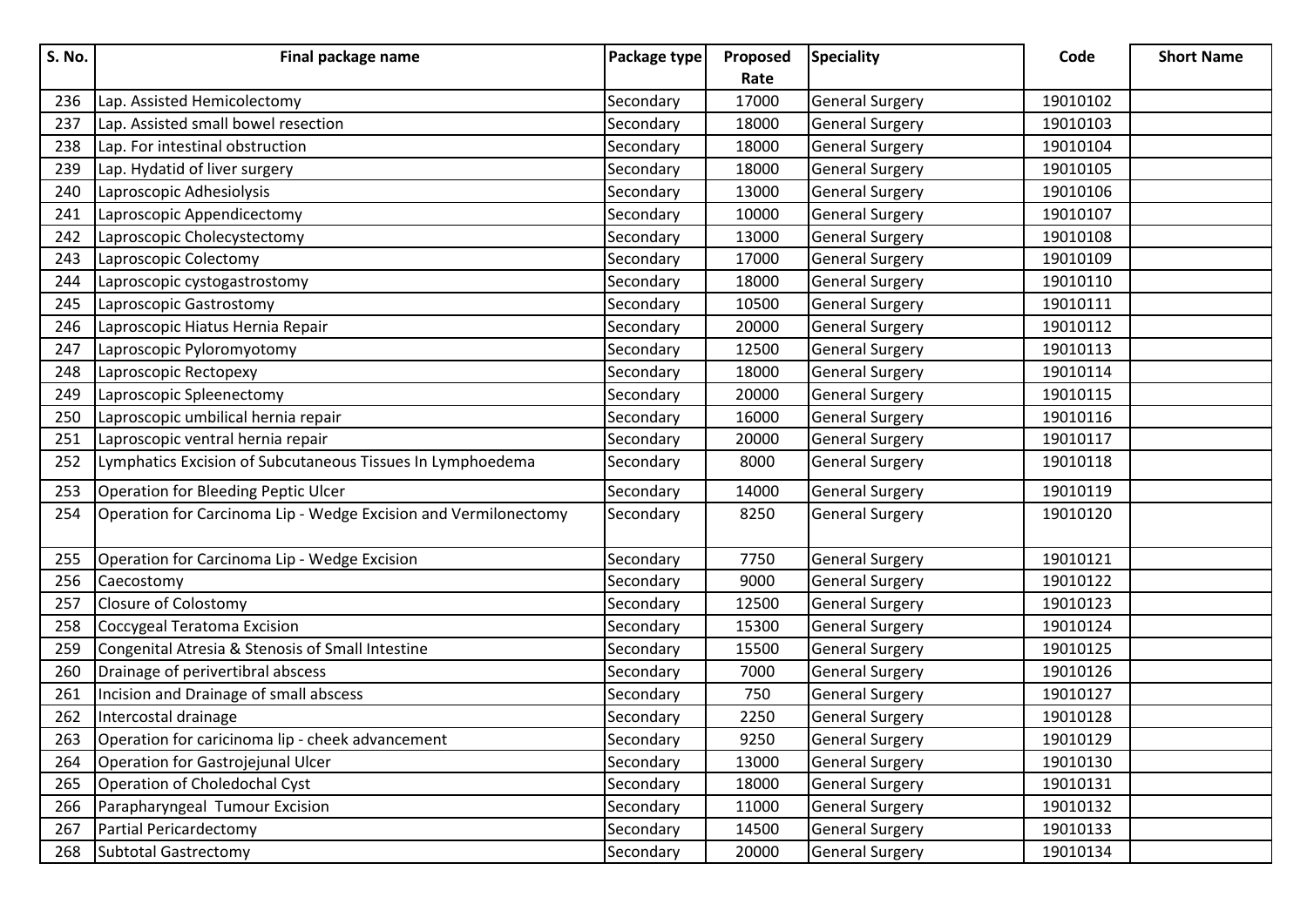| <b>S. No.</b> | Final package name                                   | Package type | Proposed | <b>Speciality</b>      | Code     | <b>Short Name</b> |
|---------------|------------------------------------------------------|--------------|----------|------------------------|----------|-------------------|
|               |                                                      |              | Rate     |                        |          |                   |
| 269           | Partial Gastrectomy for Ulcer                        | Secondary    | 15500    | <b>General Surgery</b> | 19010135 |                   |
| 270           | Patch Graft Angioplasty                              | Secondary    | 17000    | <b>General Surgery</b> | 19010136 |                   |
| 271           | Phimosis Under LA                                    | Secondary    | 2500     | <b>General Surgery</b> | 19010137 |                   |
| 272           | <b>Resection Enucleation of Adenoma</b>              | Secondary    | 7500     | <b>General Surgery</b> | 19010138 |                   |
| 273           | Rib Resection & Drainage                             | Secondary    | 7500     | <b>General Surgery</b> | 19010139 |                   |
| 274           | Soft Tissue Sarcoma - Peripheral Limbs               | Secondary    | 15000    | <b>General Surgery</b> | 19010140 |                   |
| 275           | Spleenorenal Anastomosis                             | Secondary    | 20000    | <b>General Surgery</b> | 19010141 |                   |
| 276           | <b>Superficial Varicosity</b>                        | Secondary    | 2500     | <b>General Surgery</b> | 19010142 |                   |
| 277           | Surgery for Arterial Aneurysm - Carotid              | Secondary    | 15000    | <b>General Surgery</b> | 19010143 |                   |
| 278           | Surgery for Arterial Aneurysm - Renal Artery         | Secondary    | 15000    | <b>General Surgery</b> | 19010144 |                   |
| 279           | Surgery for Arterial Aneurysm - Spleen Artery        | Secondary    | 15000    | <b>General Surgery</b> | 19010145 |                   |
| 280           | Suturing of wounds with local anaesthesia            | Secondary    | 200      | <b>General Surgery</b> | 19010146 |                   |
| 281           | Suturing without local anaesthesia                   | Secondary    | 100      | <b>General Surgery</b> | 19010147 |                   |
| 282           | Sympathetectomy - Lumbar                             | Secondary    | 10000    | <b>General Surgery</b> | 19010148 |                   |
| 283           | <b>Temporal Bone resection</b>                       | Secondary    | 11500    | <b>General Surgery</b> | 19010149 |                   |
| 284           | Thoracoscopic Decortication                          | Secondary    | 19500    | <b>General Surgery</b> | 19010150 |                   |
| 285           | Thoracoscopic Hydatid Cyst excision                  | Secondary    | 16500    | <b>General Surgery</b> | 19010151 |                   |
| 286           | Thoracoscopic Sympathectomy                          | Secondary    | 16500    | <b>General Surgery</b> | 19010152 |                   |
| 287           | Thorax penetrating wounds Repair                     | Secondary    | 10000    | <b>General Surgery</b> | 19010153 |                   |
| 288           | <b>Total Laryngectomy</b>                            | Secondary    | 17500    | <b>General Surgery</b> | 19010154 |                   |
| 289           | Trendelenburg Operation striping & multiple ligation | Secondary    | 12000    | <b>General Surgery</b> | 19010155 |                   |
| 290           | Varicose veins injection                             | Secondary    | 500      | <b>General Surgery</b> | 19010156 |                   |
| 291           | Subtotal Thyroidectomy (Toxic Goitre)                | Secondary    | 18000    | <b>General Surgery</b> | 19010157 |                   |
| 292           | <b>Excision of Veneral Warts</b>                     | Secondary    | 250      | <b>General Surgery</b> | 19010158 |                   |
| 293           | <b>Excision of Warts</b>                             | Secondary    | 350      | <b>General Surgery</b> | 19010159 |                   |
| 294           | Chemical Cautery Wart excision (per sitting)         | Secondary    | 100      | <b>General Surgery</b> | 19010160 |                   |
| 295           | Cleft lip                                            | Secondary    | 7500     | <b>General Surgery</b> | 19010161 |                   |
| 296           | Aspiration of Empyema                                | Secondary    | 1700     | <b>General Surgery</b> | 19010162 |                   |
| 297           | Fissurectomy                                         | Secondary    | 7000     | <b>General Surgery</b> | 19010163 |                   |
| 298           | Fissurectomy with Eversion of Sac - Bilateral        | Secondary    | 8750     | <b>General Surgery</b> | 19010164 |                   |
| 299           | Hernia - Epigastric/Umbilical/ Inguinal/Femoral      | Secondary    | 12000    | <b>General Surgery</b> | 19010165 |                   |
| 300           | Hernia - Incisional                                  | Secondary    | 15000    | <b>General Surgery</b> | 19010166 |                   |
| 301           | Hydatid Cyst of Liver                                | Secondary    | 15000    | <b>General Surgery</b> | 19010167 |                   |
| 302           | Operation for Hydrocele                              | Secondary    | 3750     | <b>General Surgery</b> | 19010168 |                   |
| 303           | Hemorrhoidectomy                                     | Secondary    | 7000     | <b>General Surgery</b> | 19010169 |                   |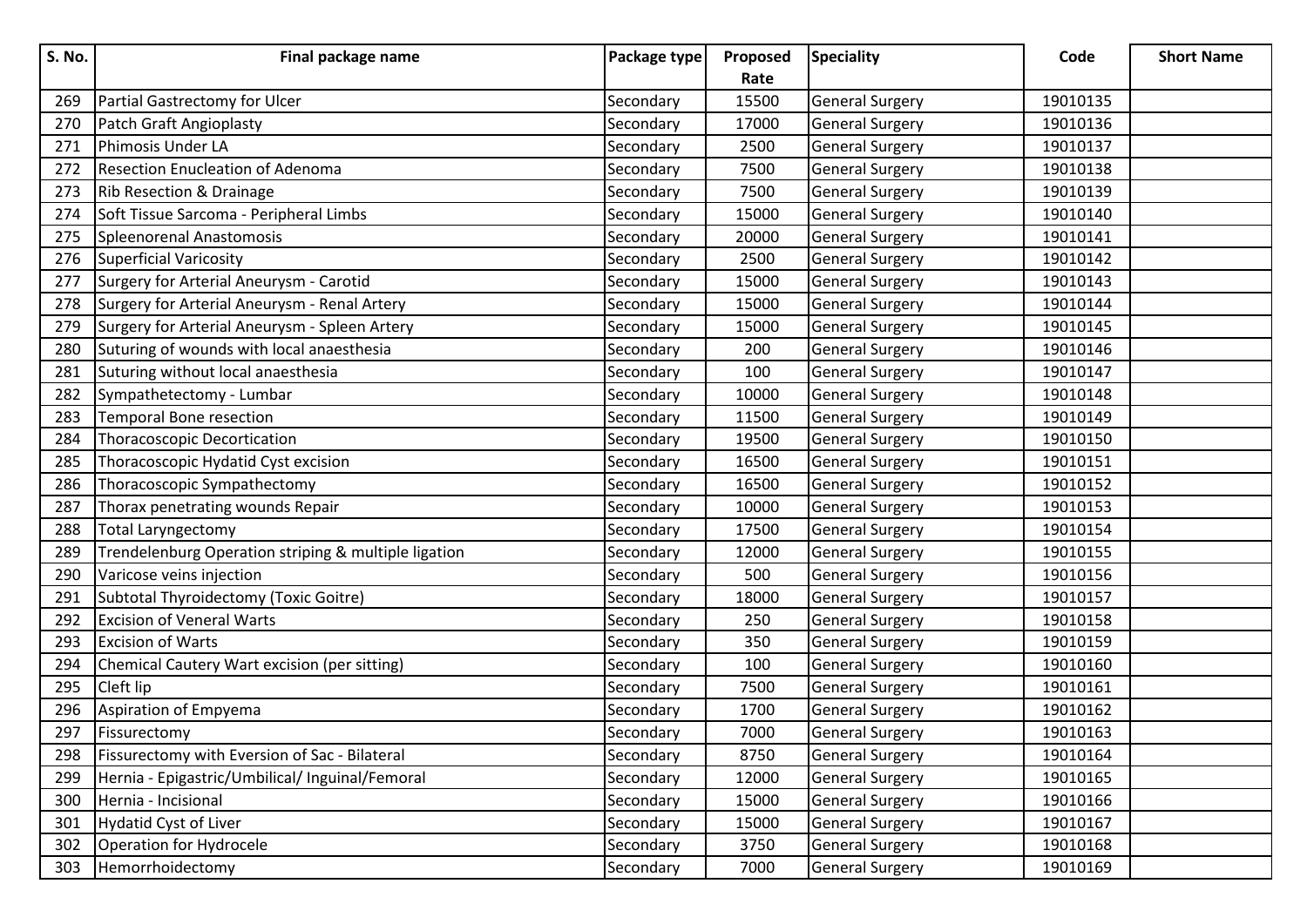| S. No. | Final package name                                       | Package type | Proposed | <b>Speciality</b>       | Code     | <b>Short Name</b> |
|--------|----------------------------------------------------------|--------------|----------|-------------------------|----------|-------------------|
|        |                                                          |              | Rate     |                         |          |                   |
| 304    | Endometria to Endometria Anastomosis                     | Secondary    | 7000     | <b>General Surgery</b>  | 19010170 |                   |
| 305    | Hemicolectomy                                            | Secondary    | 18000    | <b>General Surgery</b>  | 19010171 |                   |
| 306    | Salpingostomy                                            | Secondary    | 9000     | <b>General Surgery</b>  | 19010172 |                   |
| 307    | Uterine septum surgery                                   | Secondary    | 7500     | <b>General Surgery</b>  | 19010173 |                   |
| 308    | Varicocele - Unilateral                                  | Secondary    | 11000    | <b>General Surgery</b>  | 19010174 |                   |
| 309    | Repair of Ureterocele                                    | Secondary    | 10000    | <b>General Surgery</b>  | 19010175 |                   |
| 310    | Esophageal Sclerotheraphy for varies - first sitting     | Secondary    | 1400     | <b>General Surgery</b>  | 19010176 |                   |
| 311    | Esophageal Sclerotheraphy for varies - subseqent sitting | Secondary    | 1100     | <b>General Surgery</b>  | 19010177 |                   |
| 312    | <b>ERCP</b>                                              | Secondary    | 4000     | <b>General Surgery</b>  | 19010178 |                   |
| 313    | Cholecystectomy and Drainage of Liver abscess            | Secondary    | 14200    | <b>General Surgery</b>  | 19010179 |                   |
| 314    | Axillary lymphnode Excision                              | Secondary    | 10000    | <b>General Surgery</b>  | 19010180 |                   |
| 315    | <b>Excision of Lingual Thyroid</b>                       | Secondary    | 18500    | <b>General Surgery</b>  | 19010181 |                   |
| 316    | Upto 30% burns - first dressing                          | Secondary    | 300      | <b>General Surgery</b>  | 19010182 |                   |
| 317    | Animal Bite (including dressing if necessary)            | Secondary    | 350      | <b>General Surgery</b>  | 19010183 |                   |
| 318    | Cirrhosis of liver                                       | Secondary    | 21000    | <b>General Surgery</b>  | 19010184 |                   |
| 319    | Sphincterotomy                                           | Secondary    | 7000     | <b>General Surgery</b>  | 19010185 |                   |
| 320    | Cervical Lymphnodes Excision                             | Secondary    | 3750     | <b>General Surgery</b>  | 19010186 |                   |
| 321    | Rectopexy                                                | Secondary    | 15000    | <b>General Surgery</b>  | 19010187 |                   |
| 322    | Superficial Parotidectomy                                | Secondary    | 15000    | <b>General Surgery</b>  | 19010188 |                   |
| 323    | Umbilical Sinus Excision                                 | Secondary    | 7500     | <b>General Surgery</b>  | 19010189 |                   |
| 324    | Upper GI endoscopy                                       | Secondary    | 900      | <b>General Surgery</b>  | 19010190 |                   |
| 325    | <b>Sympathectomy Cervical</b>                            | Secondary    | 3750     | <b>General Surgery</b>  | 19010191 |                   |
| 326    | Chemotherapy - Per sitting                               | Secondary    | 1200     | <b>Medical Oncology</b> | 19160001 |                   |
| 327    | Peritoneal dialysis                                      | Secondary    | 1500     | Nephrology              | 19200001 |                   |
| 328    | Duroplasty                                               | Secondary    | 14500    | Neurosurgery            | 19060001 |                   |
| 329    | Cervical Ribs - Bilateral                                | Secondary    | 14300    | Neurosurgery            | 19060002 |                   |
| 330    | Cervical Ribs - Unilateral                               | Secondary    | 11000    | Neurosurgery            | 19060003 |                   |
| 331    | Local Neurectomy                                         | Secondary    | 12100    | Neurosurgery            | 19060004 |                   |
| 332    | Repair & Transposition - Nerve                           | Secondary    | 7150     | Neurosurgery            | 19060005 |                   |
| 333    | Spina Bifida - Small Repair                              | Secondary    | 19800    | Neurosurgery            | 19060006 |                   |
| 334    | <b>Skull Traction</b>                                    | Secondary    | 9000     | Neurosurgery            | 19060007 |                   |
| 335    | Spine - Intramedullary Tumour                            | Secondary    | 16500    | Neurosurgery            | 19060008 |                   |
| 336    | <b>Temporal Rhizotomy</b>                                | Secondary    | 13200    | Neurosurgery            | 19060009 |                   |
| 337    | <b>Brain Biopsy</b>                                      | Secondary    | 13750    | Neurosurgery            | 19060010 |                   |
| 338    | <b>Cranial Nerve Anastomosis</b>                         | Secondary    | 11000    | Neurosurgery            | 19060011 |                   |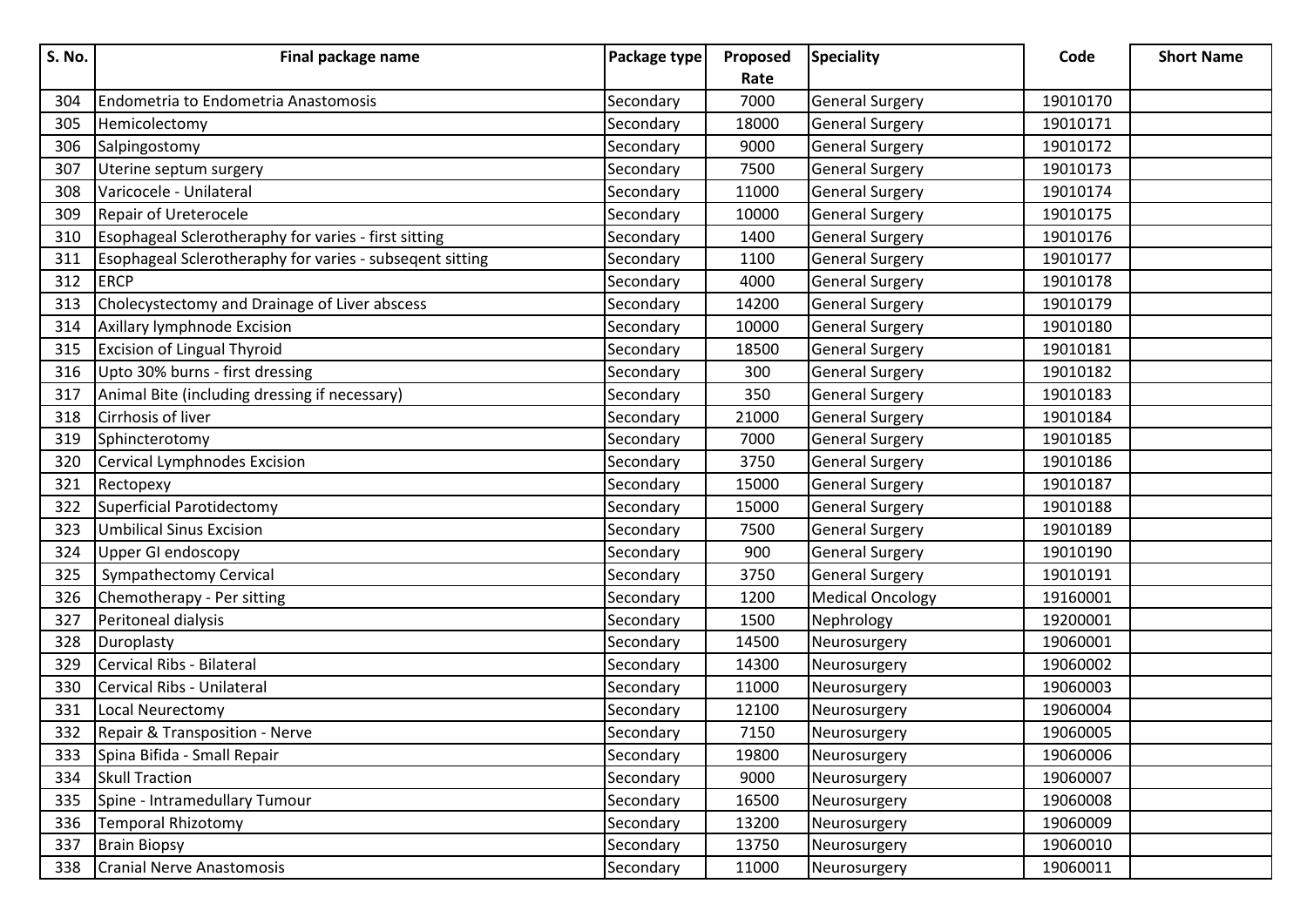| <b>S. No.</b> | Final package name                                      | Package type | Proposed | <b>Speciality</b>       | Code     | <b>Short Name</b> |
|---------------|---------------------------------------------------------|--------------|----------|-------------------------|----------|-------------------|
|               |                                                         |              | Rate     |                         |          |                   |
| 339           | Depressed Fracture                                      | Secondary    | 21500    | Neurosurgery            | 19060012 |                   |
| 340           | Nerve Biopsy excluding Hansen's                         | Secondary    | 4950     | Neurosurgery            | 19060013 |                   |
| 341           | Peripheral Neurectomy (Trigeminal)                      | Secondary    | 11550    | Neurosurgery            | 19060014 |                   |
| 342           | Peritoneal Shunt                                        | Secondary    | 11000    | Neurosurgery            | 19060015 |                   |
| 343           | R.F. Lesion for Trigeminal Neuralgia                    | Secondary    | 5500     | Neurosurgery            | 19060016 |                   |
| 344           | Subdural Tapping                                        | Secondary    | 2200     | Neurosurgery            | 19060017 |                   |
| 345           | <b>Twist Drill Craniostomy</b>                          | Secondary    | 11550    | Neurosurgery            | 19060018 |                   |
| 346           | Bartholin abscess - I & D                               | Secondary    | 2500     | Obstetrics & Gynecology | 19040001 |                   |
| 347           | Cervical Polypectomy                                    | Secondary    | 3500     | Obstetrics & Gynecology | 19040002 |                   |
| 348           | Cyst - Labial                                           | Secondary    | 2400     | Obstetrics & Gynecology | 19040003 |                   |
| 349           | Cyst - Vaginal Enucleation                              | Secondary    | 3600     | Obstetrics & Gynecology | 19040004 |                   |
| 350           | <b>Electro Cauterisation CryoSurgery</b>                | Secondary    | 2750     | Obstetrics & Gynecology | 19040005 |                   |
| 351           | <b>Fractional Curretage</b>                             | Secondary    | 2750     | Obstetrics & Gynecology | 19040006 |                   |
| 352           | Gilliam Operation                                       | Secondary    | 6900     | Obstetrics & Gynecology | 19040007 |                   |
| 353           | Haematocolpos / Excision Vaginal Septum                 | Secondary    | 3500     | Obstetrics & Gynecology | 19040008 |                   |
| 354           | Hymenectomy & Repair of Hymen                           | Secondary    | 5750     | Obstetrics & Gynecology | 19040009 |                   |
| 355           | Retro Vaginal Fistula - Repair                          | Secondary    | 14000    | Obstetrics & Gynecology | 19040010 |                   |
| 356           | Salpingo Oophorectomy                                   | Secondary    | 10000    | Obstetrics & Gynecology | 19040011 |                   |
| 357           | Tuboplasty/Recanalization                               | Secondary    | 14000    | Obstetrics & Gynecology | 19040012 |                   |
| 358           | Vaginal Tear Repair                                     | Secondary    | 3500     | Obstetrics & Gynecology | 19040013 |                   |
| 359           | Vulvectomy                                              | Secondary    | 10000    | Obstetrics & Gynecology | 19040014 |                   |
| 360           | <b>Vulval Tumors Removal</b>                            | Secondary    | 5750     | Obstetrics & Gynecology | 19040015 |                   |
| 361           | Destructive operation                                   | Secondary    | 7500     | Obstetrics & Gynecology | 19040016 |                   |
| 362           | Perforation of Uterus after D/E laprotomy and closure   | Secondary    | 14000    | Obstetrics & Gynecology | 19040017 |                   |
| 363           | Repair of post coital tear / Perineal injury            | Secondary    | 3250     | Obstetrics & Gynecology | 19040018 |                   |
| 364           | Shirodhkar Mc. Donalds stich                            | Secondary    | 3250     | Obstetrics & Gynecology | 19040019 |                   |
| 365           | Colopotomy                                              | Secondary    | 900      | Obstetrics & Gynecology | 19040020 |                   |
| 366           | Colpoperineorrhaphy                                     | Secondary    | 4000     | Obstetrics & Gynecology | 19040021 |                   |
| 367           | Operation for stress incontinence                       | Secondary    | 10000    | Obstetrics & Gynecology | 19040022 |                   |
| 368           | Laproscopic Ablation of Endometrial Spot + Adhesiolysis | Secondary    | 9000     | Obstetrics & Gynecology | 19040023 |                   |
| 369           | Broad Ligment Haematoma drainage                        | Secondary    | 9200     | Obstetrics & Gynecology | 19040024 |                   |
| 370           | Burst abodomen repair                                   | Secondary    | 15000    | Obstetrics & Gynecology | 19040025 |                   |
| 371           | Colpotomy drainage P/V - needling EUA                   | Secondary    | 3500     | Obstetrics & Gynecology | 19040026 |                   |
| 372           | Excision of peri urethral growth                        | Secondary    | 2750     | Obstetrics & Gynecology | 19040027 |                   |
| 373           | Exploration of abdominal haematoma                      | Secondary    | 10500    | Obstetrics & Gynecology | 19040028 |                   |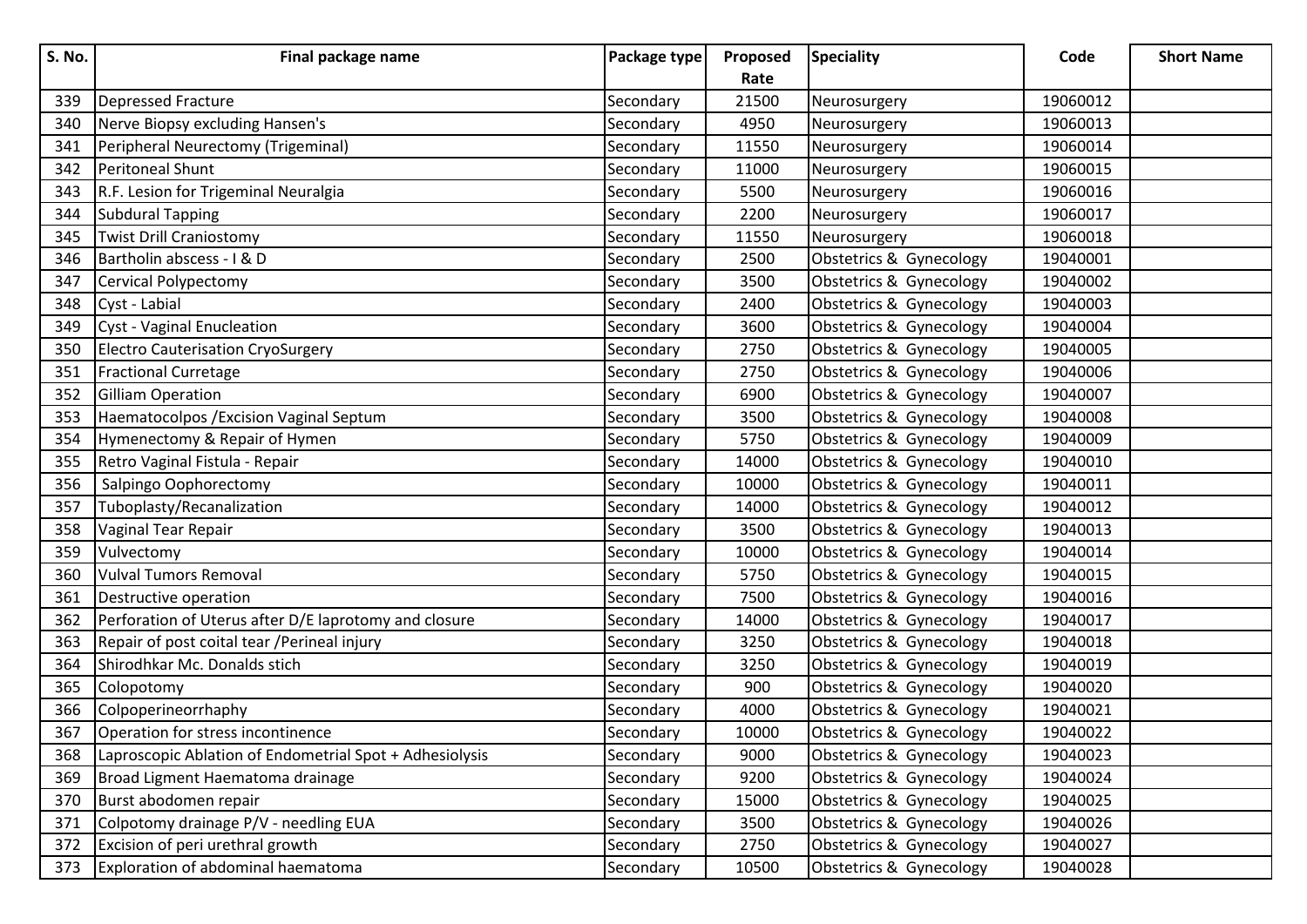| S. No. | Final package name                                           | Package type | Proposed | <b>Speciality</b>       | Code     | <b>Short Name</b> |
|--------|--------------------------------------------------------------|--------------|----------|-------------------------|----------|-------------------|
|        |                                                              |              | Rate     |                         |          |                   |
| 374    | Exploration of perineal haematoma & Resuturing of episiotomy | Secondary    | 8000     | Obstetrics & Gynecology | 19040029 |                   |
|        |                                                              |              |          |                         |          |                   |
| 375    | Laproscopy for Ectopic Pregnancy                             | Secondary    | 15000    | Obstetrics & Gynecology | 19040030 |                   |
| 376    | Laprotomy peritonitis lavage and drainage                    | Secondary    | 10200    | Obstetrics & Gynecology | 19040031 |                   |
| 377    | Rupture Uterus, closure & repair with tubal ligation         | Secondary    | 15300    | Obstetrics & Gynecology | 19040032 |                   |
| 378    | Suction evacuation - vesicular mole, missed abortion D/E     | Secondary    | 4250     | Obstetrics & Gynecology | 19040033 |                   |
| 379    | Myomectomy - Abdominal                                       | Secondary    | 12000    | Obstetrics & Gynecology | 19040034 |                   |
| 380    | Ovarectomy/Oophorectomy                                      | Secondary    | 9600     | Obstetrics & Gynecology | 19040035 |                   |
| 381    | Conventional Tubectomy                                       | Secondary    | 3000     | Obstetrics & Gynecology | 19040036 |                   |
| 382    | D&C (Dilatation & curettage/Evaccuation) > 12 wks            | Secondary    | 6000     | Obstetrics & Gynecology | 19040037 |                   |
| 383    | D&C (dilatation & curettage/evacuation) upto 8-12 wks        | Secondary    | 4000     | Obstetrics & Gynecology | 19040038 |                   |
| 384    | D&C (Dilatation & - curettage/Evaccuation)upto 8 wks         | Secondary    | 3000     | Obstetrics & Gynecology | 19040039 |                   |
| 385    | Insertion of IUD Device                                      | Secondary    | 500      | Obstetrics & Gynecology | 19040040 |                   |
| 386    | Laproscopic Salpingoplasty                                   | Secondary    | 7500     | Obstetrics & Gynecology | 19040041 |                   |
| 387    | Laprotomy (failed laproscopy to explore)                     | Secondary    | 10000    | Obstetrics & Gynecology | 19040042 |                   |
| 388    | D&C (Dilatation & curettage) + Polypectomy                   | Secondary    | 9750     | Obstetrics & Gynecology | 19040043 |                   |
| 389    | <b>Hysteroscopic Ablation of Endometrium</b>                 | Secondary    | 7500     | Obstetrics & Gynecology | 19040044 |                   |
| 390    | <b>Hysteroscopic Tubal Cannulation</b>                       | Secondary    | 7500     | Obstetrics & Gynecology | 19040045 |                   |
| 391    | Hysteroscopic Polypectomy                                    | Secondary    | 7000     | Obstetrics & Gynecology | 19040046 |                   |
| 392    | Uterine Synechia/Septum - cutting                            | Secondary    | 9000     | Obstetrics & Gynecology | 19040047 |                   |
| 393    | Drainage of Pyometra                                         | Secondary    | 4000     | Obstetrics & Gynecology | 19040048 |                   |
| 394    | Trachelorrhaphy                                              | Secondary    | 4000     | Obstetrics & Gynecology | 19040049 |                   |
| 395    | Wedge Resection of Cervix                                    | Secondary    | 4200     | Obstetrics & Gynecology | 19040050 |                   |
| 396    | Resuturing of abdominal Wound                                | Secondary    | 5000     | Obstetrics & Gynecology | 19040051 |                   |
| 397    | Complete Perineal Tear Repair                                | Secondary    | 8000     | Obstetrics & Gynecology | 19040052 |                   |
| 398    | Internal Iliac Artey Ligation                                | Secondary    | 13900    | Obstetrics & Gynecology | 19040053 |                   |
| 399    | Bartholin cyst removal                                       | Secondary    | 3300     | Obstetrics & Gynecology | 19040054 |                   |
| 400    | Perineal Tear Repair- I Degree/II Degree                     | Secondary    | 2800     | Obstetrics & Gynecology | 19040055 |                   |
| 401    | Orbitotomy                                                   | Secondary    | 9500     | Ophthamalogy            | 19070001 |                   |
| 402    | Abscess Drainage of Lid                                      | Secondary    | 2000     | Ophthamalogy            | 19070002 |                   |
| 403    | <b>Buckle Removal</b>                                        | Secondary    | 5000     | Ophthamalogy            | 19070003 |                   |
| 404    | Dacryocystorhinostomy (DCR)                                  | Secondary    | 7700     | Ophthamalogy            | 19070004 |                   |
| 405    | Capsulotomy                                                  | Secondary    | 1350     | Ophthamalogy            | 19070005 |                   |
| 406    | Corneal Graftiing / PK / DALK / DSAEK                        | Secondary    | 9600     | Ophthamalogy            | 19070006 |                   |
| 407    | Cryoretinopexy - Closed                                      | Secondary    | 3500     | Ophthamalogy            | 19070007 |                   |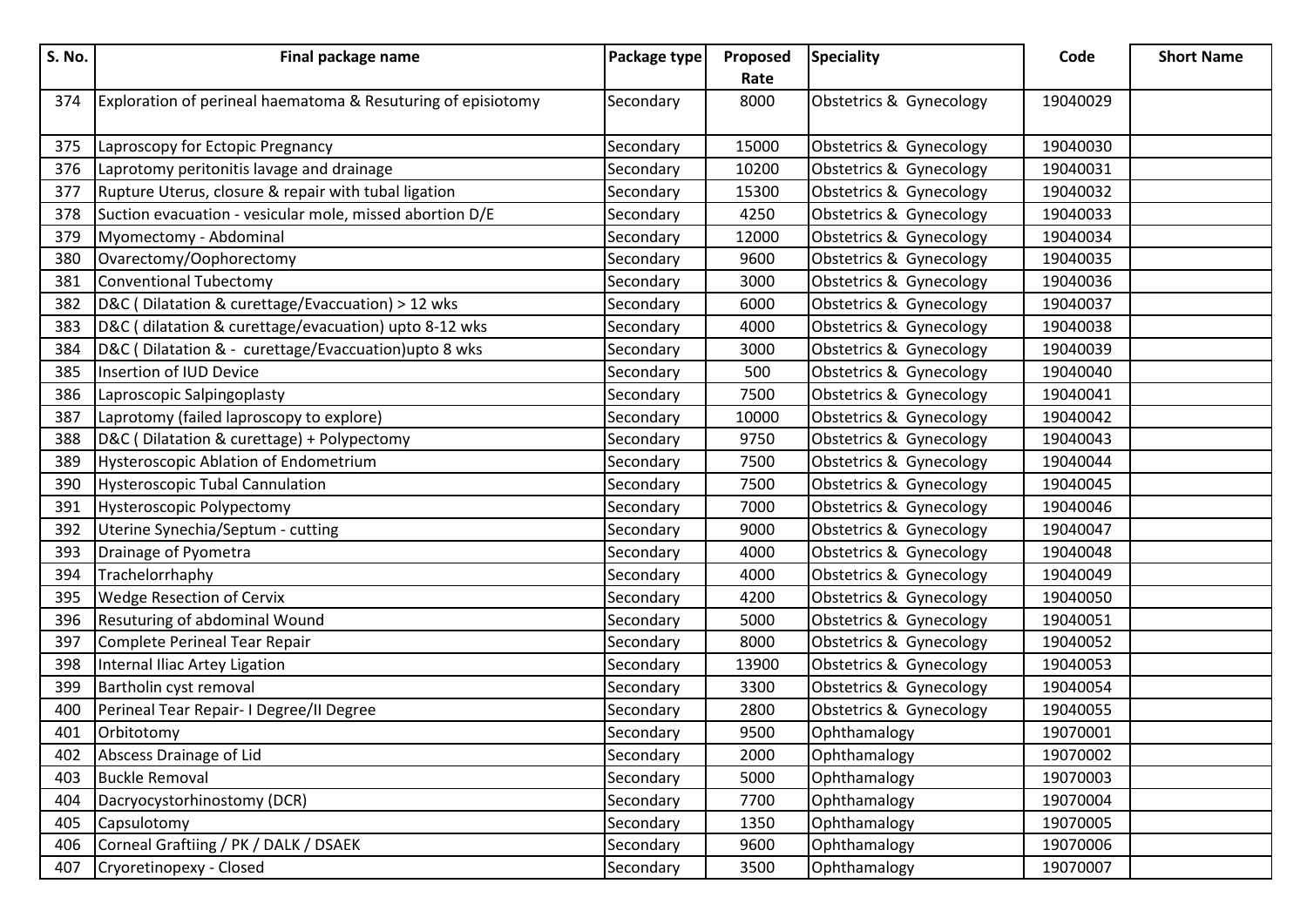| S. No. | Final package name                                         | Package type | Proposed | <b>Speciality</b> | Code     | <b>Short Name</b> |
|--------|------------------------------------------------------------|--------------|----------|-------------------|----------|-------------------|
|        |                                                            |              | Rate     |                   |          |                   |
| 408    | Cyclocryotherapy                                           | Secondary    | 3500     | Ophthamalogy      | 19070008 |                   |
| 409    | Cyst surgery                                               | Secondary    | 3850     | Ophthamalogy      | 19070009 |                   |
| 410    | <b>Endoscopic Optic Orbital Decompression</b>              | Secondary    | 5000     | Ophthamalogy      | 19070010 |                   |
| 411    | Enucleation                                                | Secondary    | 2200     | Ophthamalogy      | 19070011 |                   |
| 412    | Enuleation with Implant                                    | Secondary    | 8800     | Ophthamalogy      | 19070012 |                   |
| 413    | Exenteration                                               | Secondary    | 7500     | Ophthamalogy      | 19070013 |                   |
| 414    | <b>Ectropion Correction</b>                                | Secondary    | 5000     | Ophthamalogy      | 19070014 |                   |
| 415    | Intraocular Foreign Body Removal                           | Secondary    | 7700     | Ophthamalogy      | 19070015 |                   |
| 416    | Limbal Dermoid Removal                                     | Secondary    | 8250     | Ophthamalogy      | 19070016 |                   |
| 417    | Perforating CorneoScleral Injury                           | Secondary    | 6600     | Ophthamalogy      | 19070017 |                   |
| 418    | Ptosis                                                     | Secondary    | 9000     | Ophthamalogy      | 19070018 |                   |
| 419    | Radial Keratotomy                                          | Secondary    | 4500     | Ophthamalogy      | 19070019 |                   |
| 420    | <b>Retinal Detachment Surgery</b>                          | Secondary    | 11000    | Ophthamalogy      | 19070020 |                   |
| 421    | Small Tumour of Lid Excision                               | Secondary    | 3500     | Ophthamalogy      | 19070021 |                   |
| 422    | Socket Reconstruction                                      | Secondary    | 5600     | Ophthamalogy      | 19070022 |                   |
| 423    | Trabeculectomy                                             | Secondary    | 6500     | Ophthamalogy      | 19070023 |                   |
| 424    | Iridoctomy - YAG Laser                                     | Secondary    | 2000     | Ophthamalogy      | 19070024 |                   |
| 425    | Tumours of Iris                                            | Secondary    | 2800     | Ophthamalogy      | 19070025 |                   |
| 426    | Vitrectomy                                                 | Secondary    | 10000    | Ophthamalogy      | 19070026 |                   |
| 427    | Vitrectomy + Retinal Detachment                            | Secondary    | 15000    | Ophthamalogy      | 19070027 |                   |
| 428    | Acid and alkali burns                                      | Secondary    | 550      | Ophthamalogy      | 19070028 |                   |
| 429    | Cauterisation of ulcer/subconjuctival injection - both eye | Secondary    | 500      | Ophthamalogy      | 19070029 |                   |
| 430    | Cauterisation of ulcer/subconjuctival injection - One eye  | Secondary    | 300      | Ophthamalogy      | 19070030 |                   |
| 431    | Chalazion - both eye                                       | Secondary    | 660      | Ophthamalogy      | 19070031 |                   |
| 432    | Chalazion - one eye                                        | Secondary    | 500      | Ophthamalogy      | 19070032 |                   |
| 433    | Conjuntival Melanoma                                       | Secondary    | 1100     | Ophthamalogy      | 19070033 |                   |
| 434    | Decompression of Optic nerve                               | Secondary    | 13500    | Ophthamalogy      | 19070034 |                   |
| 435    | <b>EKG/EOG</b>                                             | Secondary    | 1350     | Ophthamalogy      | 19070035 |                   |
| 436    | <b>Entropion correction</b>                                | Secondary    | 3300     | Ophthamalogy      | 19070036 |                   |
| 437    | Epicanthus correction                                      | Secondary    | 6000     | Ophthamalogy      | 19070037 |                   |
| 438    | Epiliation                                                 | Secondary    | 250      | Ophthamalogy      | 19070038 |                   |
| 439    | ERG                                                        | Secondary    | 825      | Ophthamalogy      | 19070039 |                   |
| 440    | Eviseration                                                | Secondary    | 2700     | Ophthamalogy      | 19070040 |                   |
| 441    | Laser for retinopathy (per sitting)                        | Secondary    | 1350     | Ophthamalogy      | 19070041 |                   |
| 442    | Lid tear                                                   | Secondary    | 4500     | Ophthamalogy      | 19070042 |                   |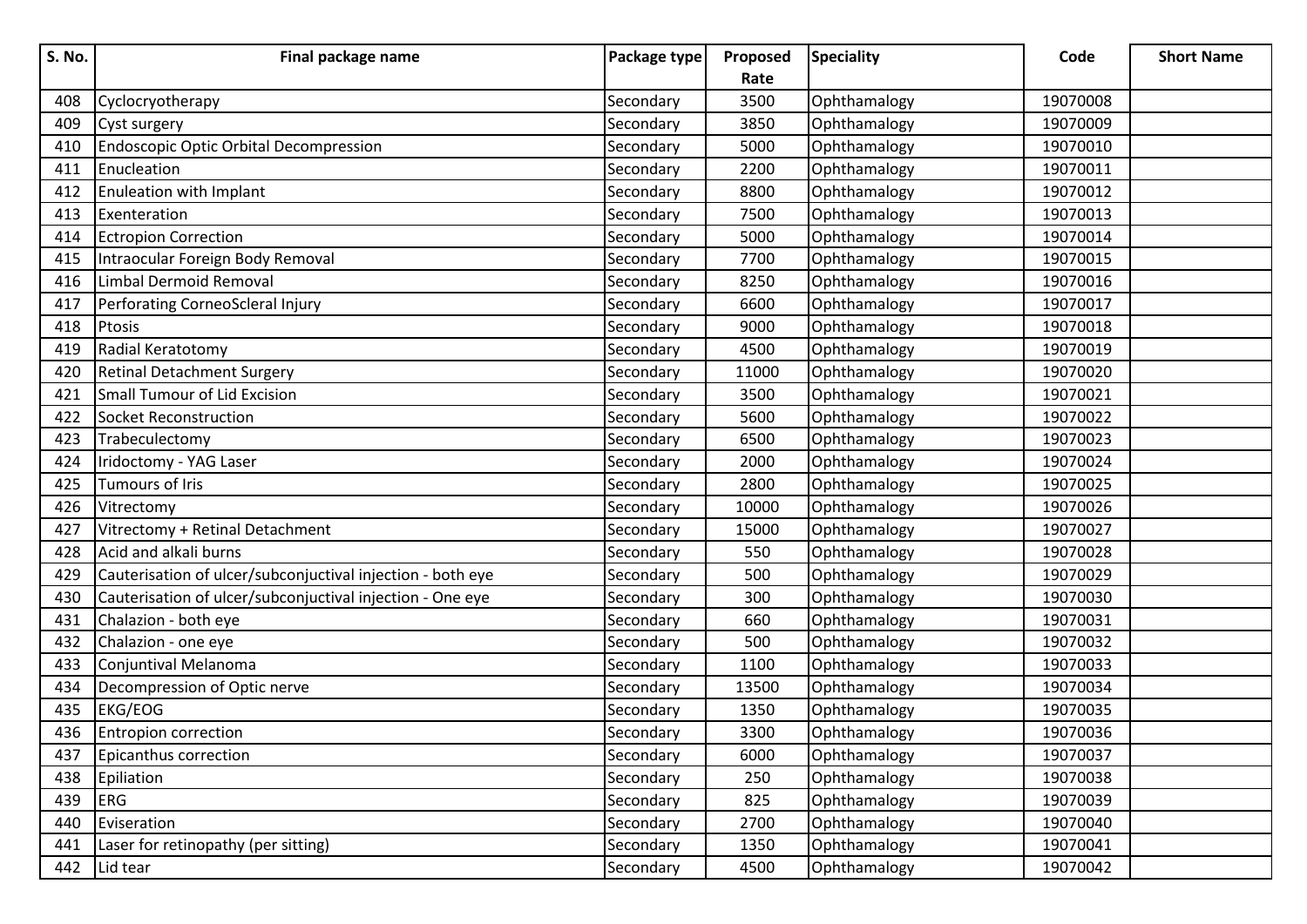| S. No. | Final package name                                                      | Package type | Proposed | <b>Speciality</b> | Code     | <b>Short Name</b> |
|--------|-------------------------------------------------------------------------|--------------|----------|-------------------|----------|-------------------|
|        |                                                                         |              | Rate     |                   |          |                   |
| 443    | Squint correction                                                       | Secondary    | 12500    | Ophthamalogy      | 19070043 |                   |
| 444    | Pterygium removal                                                       | Secondary    | 750      | Ophthamalogy      | 19070044 |                   |
| 445    | Abscess Drainage of Lid + Cryoretinopexy (Closed)                       | Secondary    | 5250     | Ophthamalogy      | 19070045 |                   |
| 446    | Anterior Chamber - Reconstruction + Perforating corneo - Scleral Injury | Secondary    | 9200     | Ophthamalogy      | 19070046 |                   |
| 447    | Retrobulbar injections both eyes                                        | Secondary    | 450      | Ophthamalogy      | 19070047 |                   |
| 448    | Retrobulbar injections one eye                                          | Secondary    | 250      | Ophthamalogy      | 19070048 |                   |
| 449    | syringing of lacrimal sac for both eyes                                 | Secondary    | 350      | Ophthamalogy      | 19070049 |                   |
| 450    | Syringing of lacrimal sac for one eye                                   | Secondary    | 250      | Ophthamalogy      | 19070050 |                   |
| 451    | Pterigium + Conjunctival Autograft                                      | Secondary    | 6000     | Ophthamalogy      | 19070051 |                   |
| 452    | Dacryocystectomy (DCY)                                                  | Secondary    | 6000     | Ophthamalogy      | 19070052 |                   |
| 453    | Pars plana lensectomy                                                   | Secondary    | 8800     | Ophthamalogy      | 19070053 |                   |
| 454    | Corneal collagen crosslinking for Keratoconus- B/L                      | Secondary    | 10000    | Ophthamalogy      | 19070054 |                   |
| 455    | Corneal collagen crosslinking for Keratoconus- U/L                      | Secondary    | 7000     | Ophthamalogy      | 19070055 |                   |
| 456    | Amniotic Membrane Graft                                                 | Secondary    | 5600     | Ophthamalogy      | 19070056 |                   |
| 457    | Silicone oil Removal                                                    | Secondary    | 4800     | Ophthamalogy      | 19070057 |                   |
| 458    | Intravitreal inj for Endopthelmitis                                     | Secondary    | 2500     | Ophthamalogy      | 19070058 |                   |
| 459    | Posterior Subtennon inj - Triamcenolone                                 | Secondary    | 500      | Ophthamalogy      | 19070059 |                   |
| 460    | Endolaser                                                               | Secondary    | 2000     | Ophthamalogy      | 19070060 |                   |
| 461    | <b>Belt Buckle</b>                                                      | Secondary    | 1000     | Ophthamalogy      | 19070061 |                   |
| 462    | Silicon oil injection / Gas injection                                   | Secondary    | 5000     | Ophthamalogy      | 19070062 |                   |
| 463    | corneal F.B. Removal                                                    | Secondary    | 300      | Ophthamalogy      | 19070063 |                   |
| 464    | Laser for retinopathy of prematurity                                    | Secondary    | 9500     | Ophthamalogy      | 19070064 |                   |
| 465    | Cryoretinopexy - open                                                   | Secondary    | 3500     | Ophthamalogy      | 19070065 |                   |
| 466    | Dupuytren's contracture + Capsulotomy                                   | Secondary    | 13000    | Orthopedics       | 19030001 |                   |
| 467    | Carpal Tunnel Release + Median Nerve Decompression                      | Secondary    | 12100    | Orthopedics       | 19030002 |                   |
| 468    | Accessory bone - Excision                                               | Secondary    | 12000    | Orthopedics       | 19030003 |                   |
| 469    | Amputation - Upper Limb                                                 | Secondary    | 18000    | Orthopedics       | 19030004 |                   |
| 470    | Amputation of digits / Toes (Single)                                    | Secondary    | 5000     | Orthopedics       | 19030005 |                   |
| 471    | Arthorotomy                                                             | Secondary    | 15000    | Orthopedics       | 19030006 |                   |
| 472    | Arthrodesis Ankle Triple                                                | Secondary    | 16000    | Orthopedics       | 19030007 |                   |
| 473    | Arthrotomy + Synovectomy                                                | Secondary    | 15000    | Orthopedics       | 19030008 |                   |
| 474    | Arthroplasty of Femur head Excision                                     | Secondary    | 18000    | Orthopedics       | 19030009 |                   |
| 475    | Bimalleolar Fracture - Fixation                                         | Secondary    | 12000    | Orthopedics       | 19030010 |                   |
| 476    | Calcaneal Spur - Excision                                               | Secondary    | 10000    | Orthopedics       | 19030011 |                   |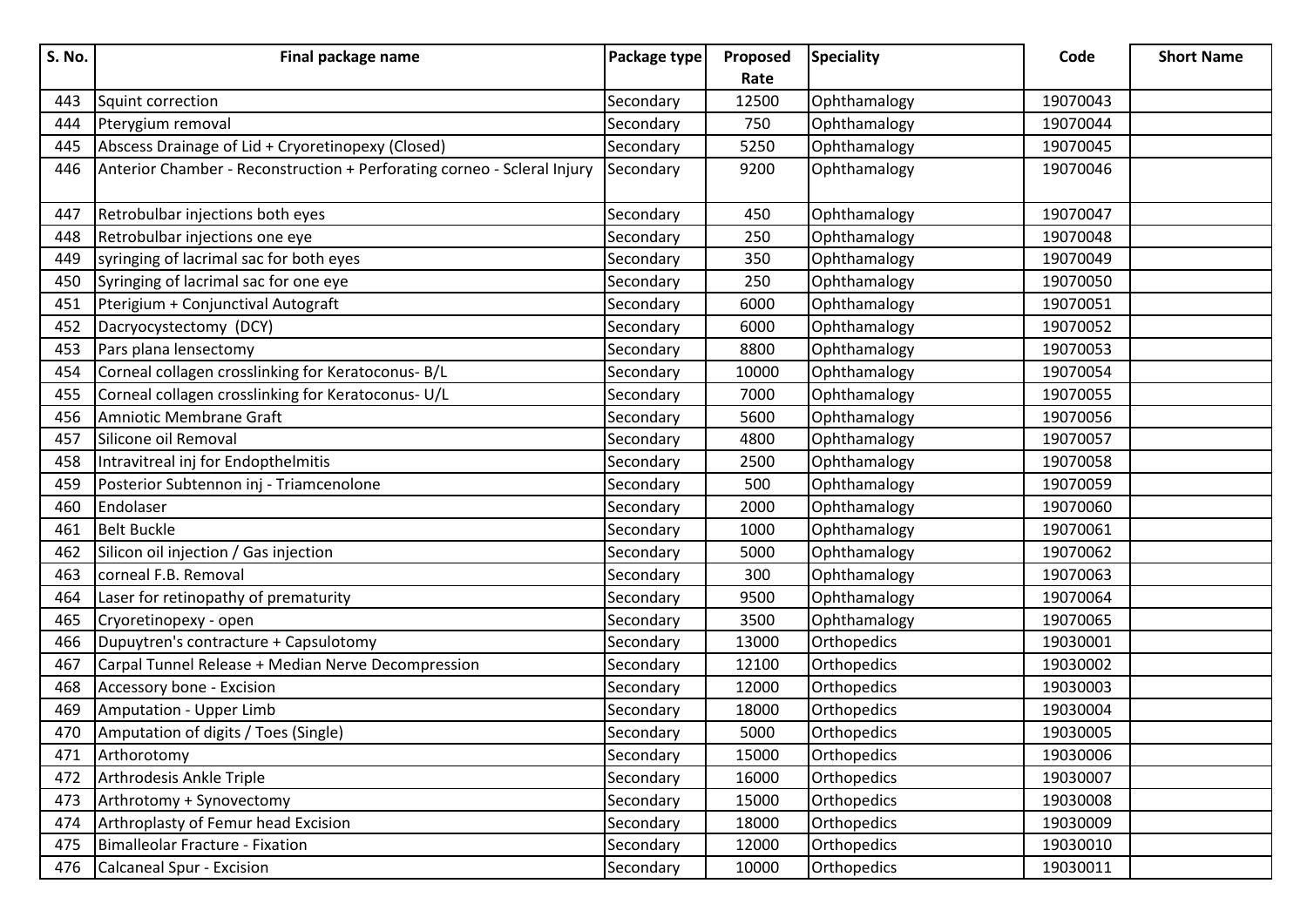| <b>S. No.</b> | Final package name                                             | Package type | Proposed | <b>Speciality</b> | Code     | <b>Short Name</b> |
|---------------|----------------------------------------------------------------|--------------|----------|-------------------|----------|-------------------|
|               |                                                                |              | Rate     |                   |          |                   |
| 477           | <b>Clavicle Surgery</b>                                        | Secondary    | 15000    | Orthopedics       | 19030012 |                   |
| 478           | <b>Close Fixation - Hand Bones</b>                             | Secondary    | 7000     | Orthopedics       | 19030013 |                   |
| 479           | <b>Close Fixation - Foot Bones</b>                             | Secondary    | 6500     | Orthopedics       | 19030014 |                   |
| 480           | <b>Close Reduction - Small Joints</b>                          | Secondary    | 3500     | Orthopedics       | 19030015 |                   |
| 481           | Closed Interlock Nailing + Bone Grafting                       | Secondary    | 16000    | Orthopedics       | 19030016 |                   |
| 482           | Closed Interlocking - Intermedullary                           | Secondary    | 15000    | Orthopedics       | 19030017 |                   |
| 483           | Open Interlocking Tibia - Fracture Fixation                    | Secondary    | 18000    | Orthopedics       | 19030018 |                   |
| 484           | Closed Reduction and Internal Fixation with K wire (Long Bone) | Secondary    | 12000    | Orthopedics       | 19030019 |                   |
| 485           | <b>Closed Reduction and Percutaneous Screw Fixation</b>        | Secondary    | 12000    | Orthopedics       | 19030020 |                   |
| 486           | Closed Reduction and Percutaneous Nailing (Small Bone)         | Secondary    | 12000    | Orthopedics       | 19030021 |                   |
| 487           | Closed Reduction and Proceed to Posterior Stabilization        | Secondary    | 16000    | Orthopedics       | 19030022 |                   |
| 488           | Debridement & Closure - Major                                  | Secondary    | 7500     | Orthopedics       | 19030023 |                   |
| 489           | Debridement & Closure- Minor                                   | Secondary    | 3000     | Orthopedics       | 19030024 |                   |
| 490           | Decompression of Carpal Tunnel Syndrome                        | Secondary    | 5000     | Orthopedics       | 19030025 |                   |
| 491           | <b>Dupuytren's Contracture</b>                                 | Secondary    | 12000    | Orthopedics       | 19030026 |                   |
| 492           | Epiphyseal Stimulation                                         | Secondary    | 10000    | Orthopedics       | 19030027 |                   |
| 493           | Exostosis - Small bones Excision                               | Secondary    | 5500     | Orthopedics       | 19030028 |                   |
| 494           | <b>Exostosis - Femur Excision</b>                              | Secondary    | 15000    | Orthopedics       | 19030029 |                   |
| 495           | <b>Exostosis - Humerus Excision</b>                            | Secondary    | 15000    | Orthopedics       | 19030030 |                   |
| 496           | Exostosis - Radius Excision                                    | Secondary    | 12000    | Orthopedics       | 19030031 |                   |
| 497           | Exostosis - Ulna Excision                                      | Secondary    | 12000    | Orthopedics       | 19030032 |                   |
| 498           | Exostosis - Tibia Excision                                     | Secondary    | 12000    | Orthopedics       | 19030033 |                   |
| 499           | Exostosis - Fibula Excision                                    | Secondary    | 12000    | Orthopedics       | 19030034 |                   |
| 500           | <b>Exostosis - Patella Excision</b>                            | Secondary    | 12000    | Orthopedics       | 19030035 |                   |
| 501           | <b>Exploration and Ulnar Repair</b>                            | Secondary    | 10000    | Orthopedics       | 19030036 |                   |
| 502           | External fixation - Long bone                                  | Secondary    | 13000    | Orthopedics       | 19030037 |                   |
| 503           | <b>External fixation - Small bone</b>                          | Secondary    | 11500    | Orthopedics       | 19030038 |                   |
| 504           | <b>External fixation - Pelvis</b>                              | Secondary    | 15000    | Orthopedics       | 19030039 |                   |
| 505           | Fasciotomy                                                     | Secondary    | 12000    | Orthopedics       | 19030040 |                   |
| 506           | Fixator with Joint - Arthrodesis                               | Secondary    | 18000    | Orthopedics       | 19030041 |                   |
| 507           | Closed Reduction and Calcellous Screw Fixation - Femoral Neck  | Secondary    | 18000    | Orthopedics       | 19030042 |                   |
| 508           | Fracture Proximal Femur- Internal Fixation                     | Secondary    | 18000    | Orthopedics       | 19030043 |                   |
| 509           | Fracture - Humerus Shaft- Internal Fixation                    | Secondary    | 13000    | Orthopedics       | 19030044 |                   |
| 510           | Fracture - Olecranon of Ulna (TBW & K-wire)                    | Secondary    | 9500     | Orthopedics       | 19030045 |                   |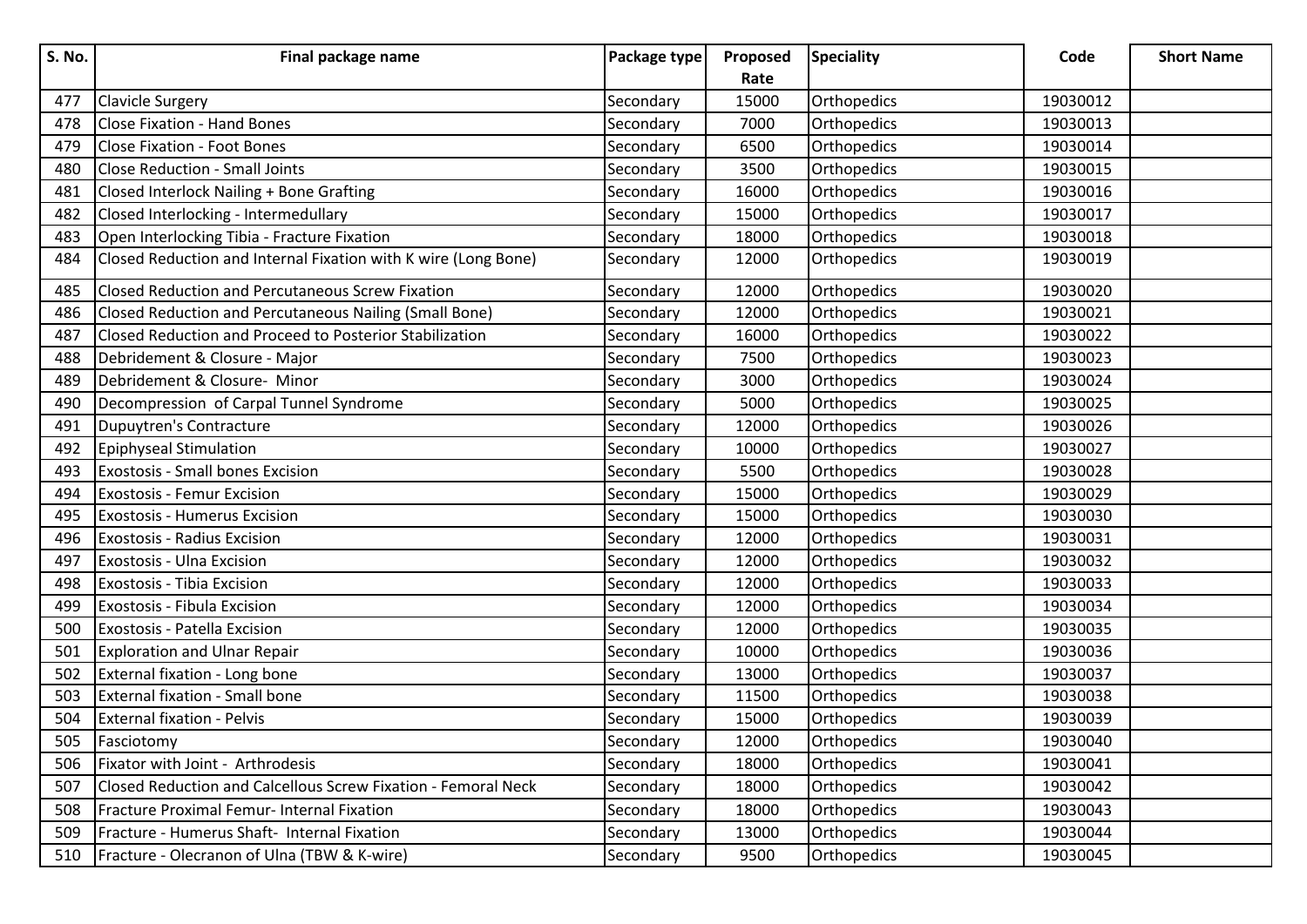| S. No. | Final package name                               | Package type | Proposed | <b>Speciality</b> | Code     | <b>Short Name</b> |
|--------|--------------------------------------------------|--------------|----------|-------------------|----------|-------------------|
|        |                                                  |              | Rate     |                   |          |                   |
| 511    | <b>Fracture Radius Internal - Fixation</b>       | Secondary    | 9500     | Orthopedics       | 19030046 |                   |
| 512    | Fracture Ulna Internal - Fixation                | Secondary    | 9500     | Orthopedics       | 19030047 |                   |
| 513    | Fractured Fragment - Excision                    | Secondary    | 7500     | Orthopedics       | 19030048 |                   |
| 514    | Girdle Stone Arthroplasty                        | Secondary    | 15000    | Orthopedics       | 19030049 |                   |
| 515    | Harrington - Instrumentation                     | Secondary    | 15000    | Orthopedics       | 19030050 |                   |
| 516    | Head Radius - Excision                           | Secondary    | 15000    | Orthopedics       | 19030051 |                   |
| 517    | High Tibial Osteotomy                            | Secondary    | 20000    | Orthopedics       | 19030052 |                   |
| 518    | Hip Region Surgery                               | Secondary    | 18000    | Orthopedics       | 19030053 |                   |
| 519    | <b>Hip Spica</b>                                 | Secondary    | 5000     | Orthopedics       | 19030054 |                   |
| 520    | Internal Fixation Lateral Epicondyle             | Secondary    | 9000     | Orthopedics       | 19030055 |                   |
| 521    | Internal Fixation of other Small Bone            | Secondary    | 7000     | Orthopedics       | 19030056 |                   |
| 522    | Multiple Tendon Repair                           | Secondary    | 13000    | Orthopedics       | 19030057 |                   |
| 523    | Nerve Repair Surgery                             | Secondary    | 15000    | Orthopedics       | 19030058 |                   |
| 524    | Nerve Graft                                      | Secondary    | 15000    | Orthopedics       | 19030059 |                   |
| 525    | Neurolysis                                       | Secondary    | 18000    | Orthopedics       | 19030060 |                   |
| 526    | Open Reduction& Internal Fixation (2 Small Bone) | Secondary    | 12000    | Orthopedics       | 19030061 |                   |
| 527    | Open Reduction & Internal Fixation (Large Bone)  | Secondary    | 20000    | Orthopedics       | 19030062 |                   |
| 528    | Open Reduction of CDH                            | Secondary    | 17000    | Orthopedics       | 19030063 |                   |
| 529    | Open Reduction of Small Joint                    | Secondary    | 7500     | Orthopedics       | 19030064 |                   |
| 530    | Open Reduction with Phemister Grafting           | Secondary    | 10000    | Orthopedics       | 19030065 |                   |
| 531    | Osteotomy - Small Bone                           | Secondary    | 18000    | Orthopedics       | 19030066 |                   |
| 532    | Osteotomy - Long Bone                            | Secondary    | 21000    | Orthopedics       | 19030067 |                   |
| 533    | Patellectomy                                     | Secondary    | 15000    | Orthopedics       | 19030068 |                   |
| 534    | Pelvic Fracture - Fixation                       | Secondary    | 20000    | Orthopedics       | 19030069 |                   |
| 535    | Prepatellar Bursa and Repair of MCL of Knee      | Secondary    | 8000     | Orthopedics       | 19030070 |                   |
| 536    | Sequestrectomy of Long Bones                     | Secondary    | 18000    | Orthopedics       | 19030071 |                   |
| 537    | Shoulder Jacket/spica                            | Secondary    | 5000     | Orthopedics       | 19030072 |                   |
| 538    | Sinus Over Sacrum - Excision                     | Secondary    | 7500     | Orthopedics       | 19030073 |                   |
| 539    | Skin Grafting (less than 15% of body part)       | Secondary    | 7500     | Orthopedics       | 19030074 |                   |
| 540    | Synovectomy                                      | Secondary    | 18000    | Orthopedics       | 19030075 |                   |
| 541    | <b>Tendo Achilles Tenotomy</b>                   | Secondary    | 5000     | Orthopedics       | 19030076 |                   |
| 542    | <b>Tendon Grafting</b>                           | Secondary    | 18000    | Orthopedics       | 19030077 |                   |
| 543    | Tenolysis                                        | Secondary    | 8000     | Orthopedics       | 19030078 |                   |
| 544    | Tenotomy                                         | Secondary    | 8000     | Orthopedics       | 19030079 |                   |
| 545    | Tension Band Wiring - Patella                    | Secondary    | 12500    | Orthopedics       | 19030080 |                   |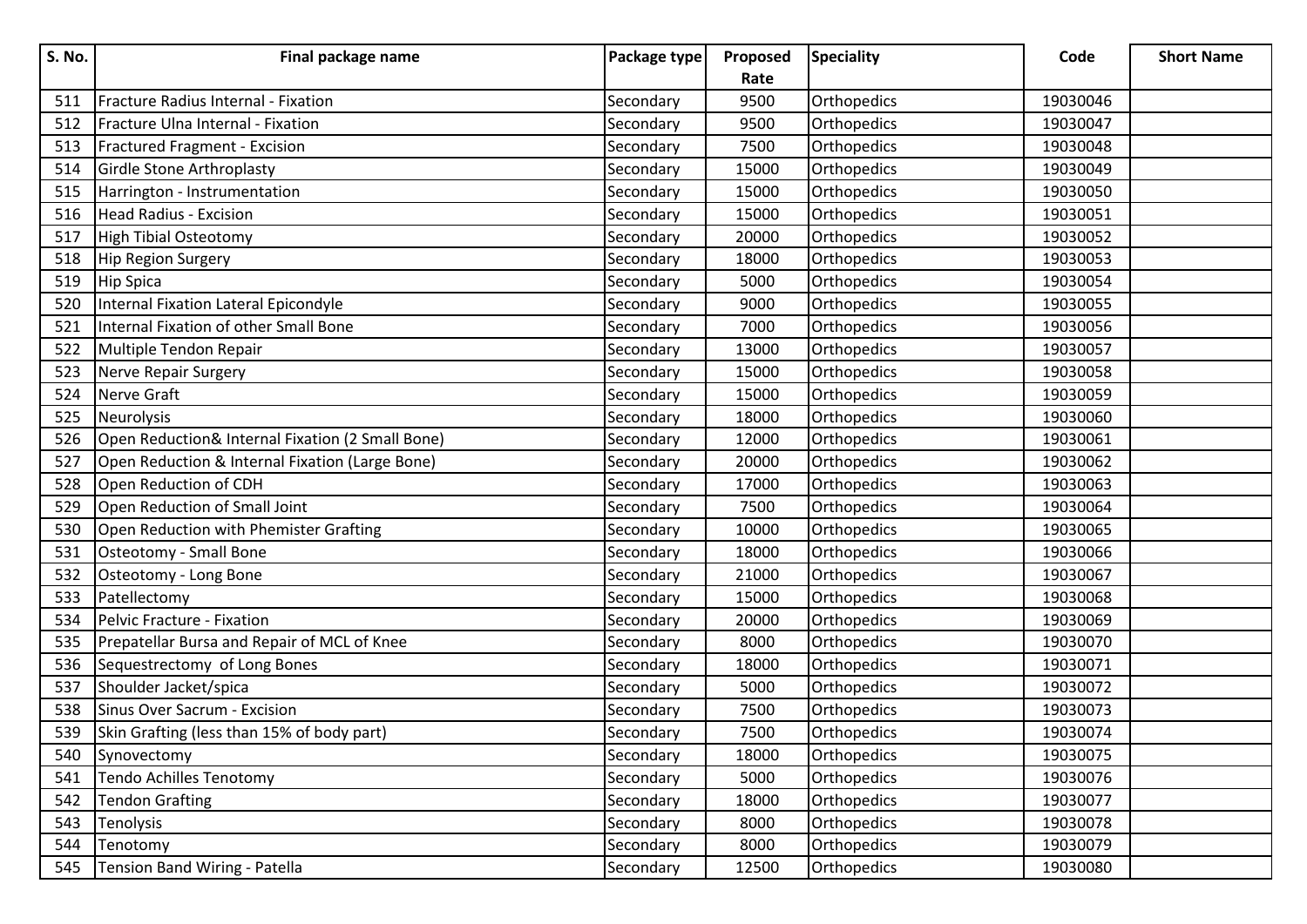| <b>S. No.</b> | Final package name                                                         | Package type | Proposed | <b>Speciality</b> | Code     | <b>Short Name</b> |
|---------------|----------------------------------------------------------------------------|--------------|----------|-------------------|----------|-------------------|
|               |                                                                            |              | Rate     |                   |          |                   |
| 546           | Trigger Thumb                                                              | Secondary    | 3000     | Orthopedics       | 19030081 |                   |
| 547           | Application of Functional - Cast Brace                                     | Secondary    | 2000     | Orthopedics       | 19030082 |                   |
| 548           | Application of P.O.P. casts for Upper & Lower Limbs                        | Secondary    | 1000     | Orthopedics       | 19030083 |                   |
| 549           | Application of Skeletal Tractions                                          | Secondary    | 1500     | Orthopedics       | 19030084 |                   |
| 550           | Application of Skin Traction                                               | Secondary    | 800      | Orthopedics       | 19030085 |                   |
| 551           | Arthroplasty (joints) Excision                                             | Secondary    | 13000    | Orthopedics       | 19030086 |                   |
| 552           | Aspiration & Intra Articular Injections                                    | Secondary    | 1000     | Orthopedics       | 19030087 |                   |
| 553           | <b>Bandage &amp; Stapping for Fractures</b>                                | Secondary    | 600      | Orthopedics       | 19030088 |                   |
| 554           | Close Reduction of Fractures of Limb & P.O.P.                              | Secondary    | 2000     | Orthopedics       | 19030089 |                   |
| 555           | Internal Wire Fixation of Mandible & Maxilla                               | Secondary    | 9500     | Orthopedics       | 19030090 |                   |
| 556           | <b>Reduction of Compound Fractures</b>                                     | Secondary    | 4000     | Orthopedics       | 19030091 |                   |
| 557           | <b>Reduction of Facial Fractures of Maxilla</b>                            | Secondary    | 8500     | Orthopedics       | 19030092 |                   |
| 558           | Reduction of Fractures of Mandible & Maxilla Cast Netal Splints            | Secondary    | 5500     | Orthopedics       | 19030093 |                   |
|               |                                                                            |              |          |                   |          |                   |
| 559           | Reduction of Fractures of Mandible & Maxilla - EyeLet Splinting            | Secondary    | 5500     | Orthopedics       | 19030094 |                   |
| 560           | Reduction of Fractures of Mandible & Maxilla - Gumming Splints             | Secondary    | 5500     | Orthopedics       | 19030095 |                   |
|               |                                                                            |              |          |                   |          |                   |
| 561           | <b>Fracture Fibula Internal Fixation +Fracture TIBIA Internal Fixation</b> | Secondary    | 21000    | Orthopedics       | 19030096 |                   |
|               |                                                                            |              |          |                   |          |                   |
| 562           | Head radius Excision + Fracture Ulna - Internal Fixation                   | Secondary    | 17150    | Orthopedics       | 19030097 |                   |
| 563           | Acromion reconstruction+Percutaneous Fixation of Fracture                  | Secondary    | 21000    | Orthopedics       | 19030098 |                   |
| 564           | Accessory bone Excision + Exostosis Femur Excision                         | Secondary    | 18900    | Orthopedics       | 19030099 |                   |
| 565           | Above elbow post-slab for Soft Tissue injury                               | Secondary    | 550      | Orthopedics       | 19030100 |                   |
| 566           | Below knee post-slab for Soft tissue injury                                | Secondary    | 750      | Orthopedics       | 19030101 |                   |
| 567           | Colles' fracture Below elbow                                               | Secondary    | 950      | Orthopedics       | 19030102 |                   |
| 568           | Colles' fracture Full plaster                                              | Secondary    | 1500     | Orthopedics       | 19030103 |                   |
| 569           | Double hip spica                                                           | Secondary    | 4000     | Orthopedics       | 19030104 |                   |
| 570           | Fingers (post slab)                                                        | Secondary    | 500      | Orthopedics       | 19030105 |                   |
| 571           | Fingers full plaster                                                       | Secondary    | 300      | Orthopedics       | 19030106 |                   |
| 572           | Plaster Jacket                                                             | Secondary    | 1500     | Orthopedics       | 19030107 |                   |
| 573           | Shoulder spika                                                             | Secondary    | 1500     | Orthopedics       | 19030108 |                   |
| 574           | Strapping Ball bandage                                                     | Secondary    | 450      | Orthopedics       | 19030109 |                   |
| 575           | Strapping Nasal bone fracture                                              | Secondary    | 400      | Orthopedics       | 19030110 |                   |
| 576           | <b>Strapping Toes</b>                                                      | Secondary    | 150      | Orthopedics       | 19030111 |                   |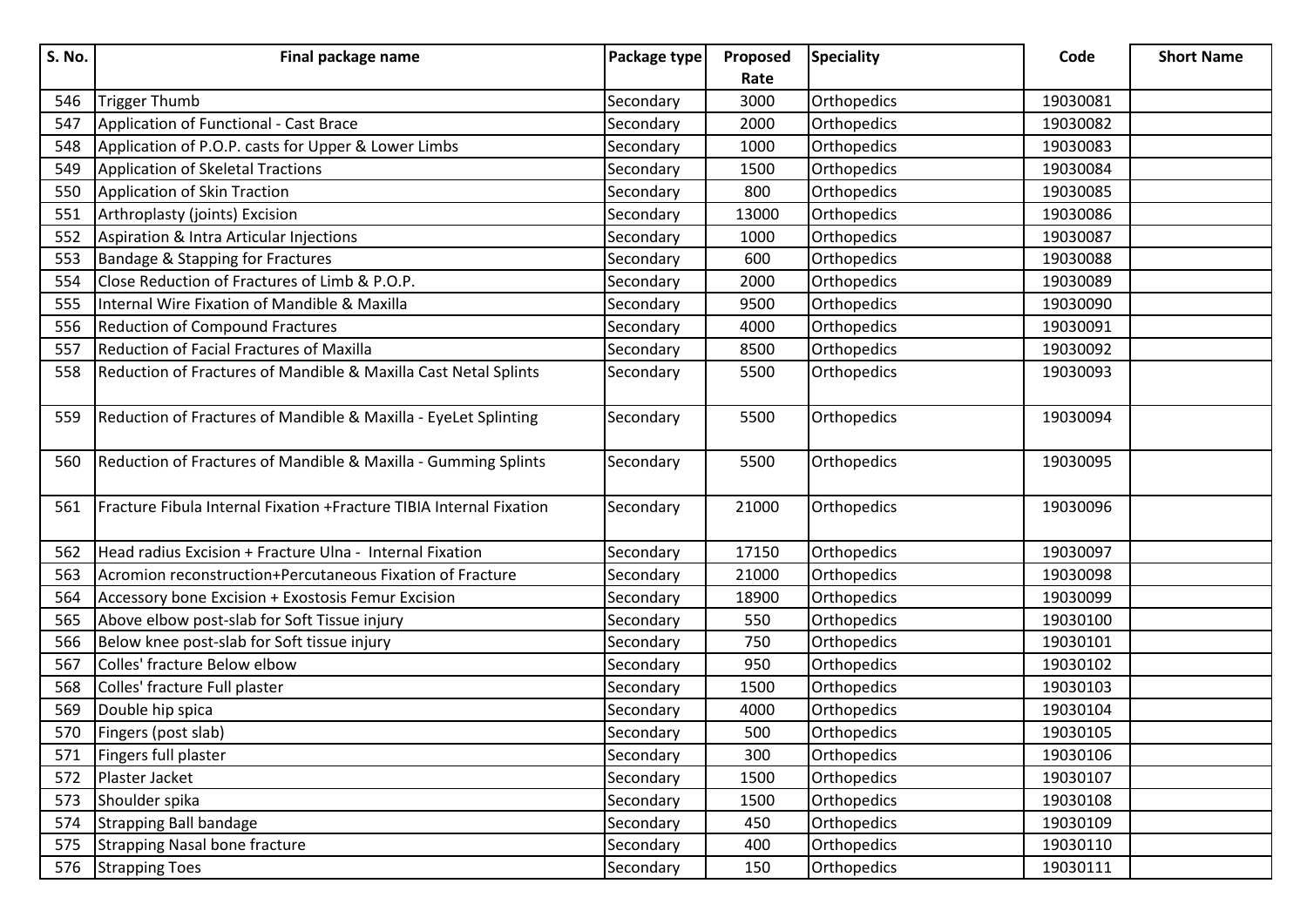| <b>S. No.</b> | Final package name                                                     | Package type | Proposed | <b>Speciality</b> | Code     | <b>Short Name</b>        |
|---------------|------------------------------------------------------------------------|--------------|----------|-------------------|----------|--------------------------|
|               |                                                                        |              | Rate     |                   |          |                          |
| 577           | Tube Plaster or plaster cylinder                                       | Secondary    | 1050     | Orthopedics       | 19030112 |                          |
| 578           | Correction of club foot without fixator                                | Secondary    | 10000    | Orthopedics       | 19030113 |                          |
| 579           | Acromion reconstruction                                                | Secondary    | 20000    | Orthopedics       | 19030114 |                          |
| 580           | Laminectomy                                                            | Secondary    | 18000    | Orthopedics       | 19030115 |                          |
| 581           | Fracture Humerus Proximal - Internal Fixation                          | Secondary    | 12000    | Orthopedics       | 19030116 |                          |
| 582           | Fracture Humerus Distal - Internal Fixation                            | Secondary    | 20000    | Orthopedics       | 19030117 |                          |
| 583           | Hybrid External Fixator                                                | Secondary    | 20000    | Orthopedics       | 19030118 |                          |
| 584           | Arthroscopy/Meniscectomy/Loose Body removal/Cyst removal               | Secondary    | 20000    | Orthopedics       | 19030119 |                          |
| 585           | Closed Reduction and Percutaneous Nailing (Long Bone)                  | Secondary    | 18000    | Orthopedics       | 19030120 |                          |
| 586           | <b>Fracture Olecranon Plating</b>                                      | Secondary    | 12000    | Orthopedics       | 19030121 |                          |
| 587           | Implant removal-Minor (Wire & Screw)                                   | Secondary    | 5000     | Orthopedics       | 19030122 |                          |
| 588           | Implant removal-K Wire & Screw                                         | Secondary    | 2000     | Orthopedics       | 19030123 |                          |
| 589           | Closed reduction dislocations of large joints (Hip / Knee)             | Secondary    | 4000     | Orthopedics       | 19030124 |                          |
| 590           | Closed reduction dislocations of large joints (Shoulder / Elbow)       | Secondary    | 3000     | Orthopedics       | 19030125 |                          |
| 591           | Single Tendon Repair                                                   | Secondary    | 10000    | Orthopedics       | 19030126 |                          |
| 592           | Correction of club foot - with fixator                                 | Secondary    | 13000    | Orthopedics       | 19030127 |                          |
| 593           | Gastro jejuno Colic - Fistula                                          | Secondary    | 15000    | Pediatrics        | 19080001 |                          |
| 594           | Orchidopexy - Unilateral                                               | Secondary    | 7200     | Pediatrics        | 19080002 |                          |
| 595           | Basic Package for Neonatal Care (Package for Babies admitted for short | Secondary    | 5000     | Pediatrics        | 19080003 | <b>Basic Package for</b> |
|               | term care for conditions like: Transient tachypnoea of newborn/Mild    |              |          |                   |          | Neonatal Care (For       |
|               | birth asphyxia/Jaundice requiring phototherapy/ Hemorrhagic disease    |              |          |                   |          | details see              |
|               | of newborn/Large for date)                                             |              |          |                   |          | website)                 |
|               |                                                                        |              |          |                   |          |                          |
| 596           | Colostomy Closure                                                      | Secondary    | 16000    | Pediatrics        | 19080004 |                          |
| 597           | Oesophagostomy and Gastrostomy for pediatric patients                  | Secondary    | 18000    | Pediatrics        | 19080005 |                          |
| 598           | <b>Rectal Polyp</b>                                                    | Secondary    | 5000     | Pediatrics        | 19080006 |                          |
| 599           | Exploratory Laparotomy without Resection & Anastamosis of Intestine    | Secondary    | 17000    | Pediatrics        | 19080007 |                          |
| 600           | <b>Torsion Testis</b>                                                  | Secondary    | 10000    | Pediatrics        | 19080008 |                          |
| 601           | Ureterotomy                                                            | Secondary    | 10000    | Pediatrics        | 19080009 |                          |
| 602           | Vesicostomy                                                            | Secondary    | 15000    | Pediatrics        | 19080010 |                          |
| 603           | Paediatric Hernia Inguinal (Bilateral)                                 | Secondary    | 15000    | Pediatrics        | 19080011 |                          |
| 604           | Paediatric Hernia Inguinal (Unilateral)                                | Secondary    | 12000    | Pediatrics        | 19080012 |                          |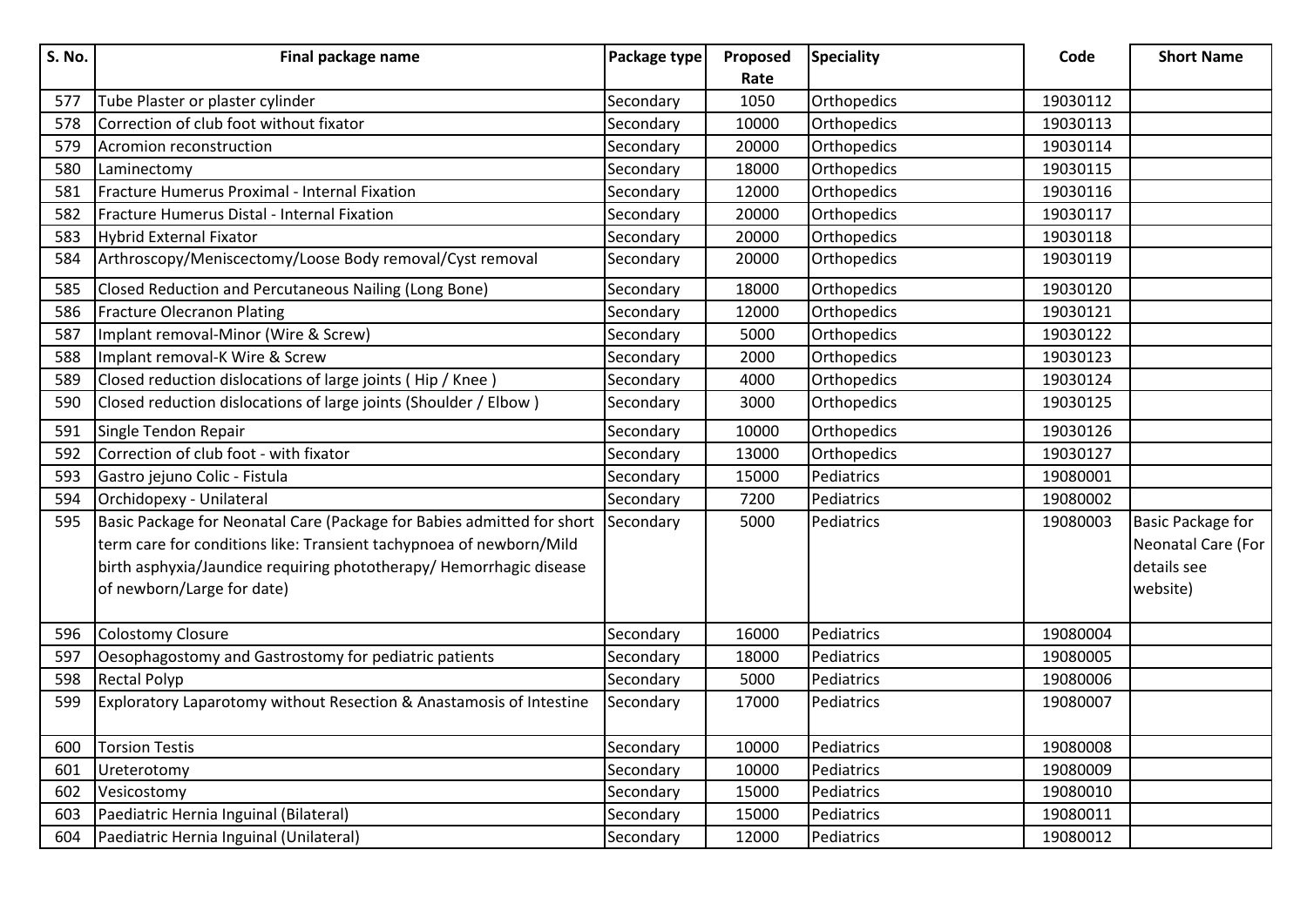| S. No. | Final package name                                                      | Package type | Proposed | <b>Speciality</b>        | Code     | <b>Short Name</b> |
|--------|-------------------------------------------------------------------------|--------------|----------|--------------------------|----------|-------------------|
|        |                                                                         |              | Rate     |                          |          |                   |
| 605    | Specialised Package for Neo Natal Care (Package for Babies admitted     | Secondary    | 7000     | Pediatrics               | 19080013 | Specialised       |
|        | with mild-moderate respiratory distress/ Infections or sepsis with no   |              |          |                          |          | Package for Neo   |
|        | major complications/ Prolonged or persistent jaundice/ Assisted feeding |              |          |                          |          | Natal Care (For   |
|        | for low birth weight babies <1800 gms/ Neonatal seizures without        |              |          |                          |          | details see       |
|        | complications)                                                          |              |          |                          |          | website)          |
| 606    | Hepatitis B - Immunoglobin for newborn                                  | Secondary    | 5000     | Pediatrics               | 19080014 |                   |
| 607    | IVIG for neonatal conditions                                            | Secondary    | 10000    | Pediatrics               | 19080015 |                   |
| 608    | Tongue/Palate/Lip injury for pediatric patients - under anasthesia      | Secondary    | 4000     | Pediatrics               | 19080016 |                   |
| 609    | Orchidopexy - Bilateral                                                 | Secondary    | 11250    | Pediatrics               | 19080017 |                   |
| 610    | Upto 30% burns subsequent dressing                                      | Secondary    | 200      | <b>Plastic Surgery</b>   | 19130001 |                   |
| 611    | Skin Grafting more than 15% of body part                                | Secondary    | 15000    | <b>Plastic Surgery</b>   | 19130002 |                   |
| 612    | TMS (per session)                                                       | Secondary    | 600      | Psychiatry               | 19150001 |                   |
| 613    | <b>ECT</b> (per session)                                                | Secondary    | 500      | Psychiatry               | 19150002 |                   |
| 614    | CBT (per session)                                                       | Secondary    | 500      | Psychiatry               | 19150003 |                   |
| 615    | <b>BIO Feedback (per session)</b>                                       | Secondary    | 500      | Psychiatry               | 19150004 |                   |
| 616    | Carcinoma lip - Wedge excision                                          | Secondary    | 8400     | <b>Surgical Oncology</b> | 19170001 |                   |
| 617    | Operation for Cyst of Kidney, Deroofing/Marsupilisation                 | Secondary    | 14000    | Urology                  | 19050001 |                   |
| 618    | <b>Bladder Tumour (Fulguration)</b>                                     | Secondary    | 2000     | Urology                  | 19050002 |                   |
| 619    | Correction of Extrophy of Bladder                                       | Secondary    | 1500     | Urology                  | 19050003 |                   |
| 620    | <b>Cysto Gastrostomy</b>                                                | Secondary    | 10000    | Urology                  | 19050004 |                   |
| 621    | Cysto Jejunostomy                                                       | Secondary    | 10000    | Urology                  | 19050005 |                   |
| 622    | Dormia Extraction of Calculus                                           | Secondary    | 5000     | Urology                  | 19050006 |                   |
| 623    | Drainage of Perinepheric - Abscess                                      | Secondary    | 7500     | Urology                  | 19050007 |                   |
| 624    | Cystolithopexy                                                          | Secondary    | 9000     | Urology                  | 19050008 |                   |
| 625    | <b>Excision of Urethral Caruncle</b>                                    | Secondary    | 7000     | Urology                  | 19050009 |                   |
| 626    | Exploration of Epididymus (Unsuccesful - Vasco vasectomy)               | Secondary    | 7500     | Urology                  | 19050010 |                   |
| 627    | <b>Urachal Cyst</b>                                                     | Secondary    | 4000     | Urology                  | 19050011 |                   |
| 628    | Hypospadias-Single Stage/Simple                                         | Secondary    | 15000    | Urology                  | 19050012 |                   |
| 629    | Internal Urethrotomy                                                    | Secondary    | 8400     | Urology                  | 19050013 |                   |
| 630    | Litholapaxy (Under LA)                                                  | Secondary    | 7500     | Urology                  | 19050014 |                   |
| 631    | Trans Urethral Laser Lithotripsy                                        | Secondary    | 13000    | Urology                  | 19050015 |                   |
| 632    | Meatoplasty                                                             | Secondary    | 2500     | Urology                  | 19050016 |                   |
| 633    | Meatotomy                                                               | Secondary    | 1500     | <b>Urology</b>           | 19050017 |                   |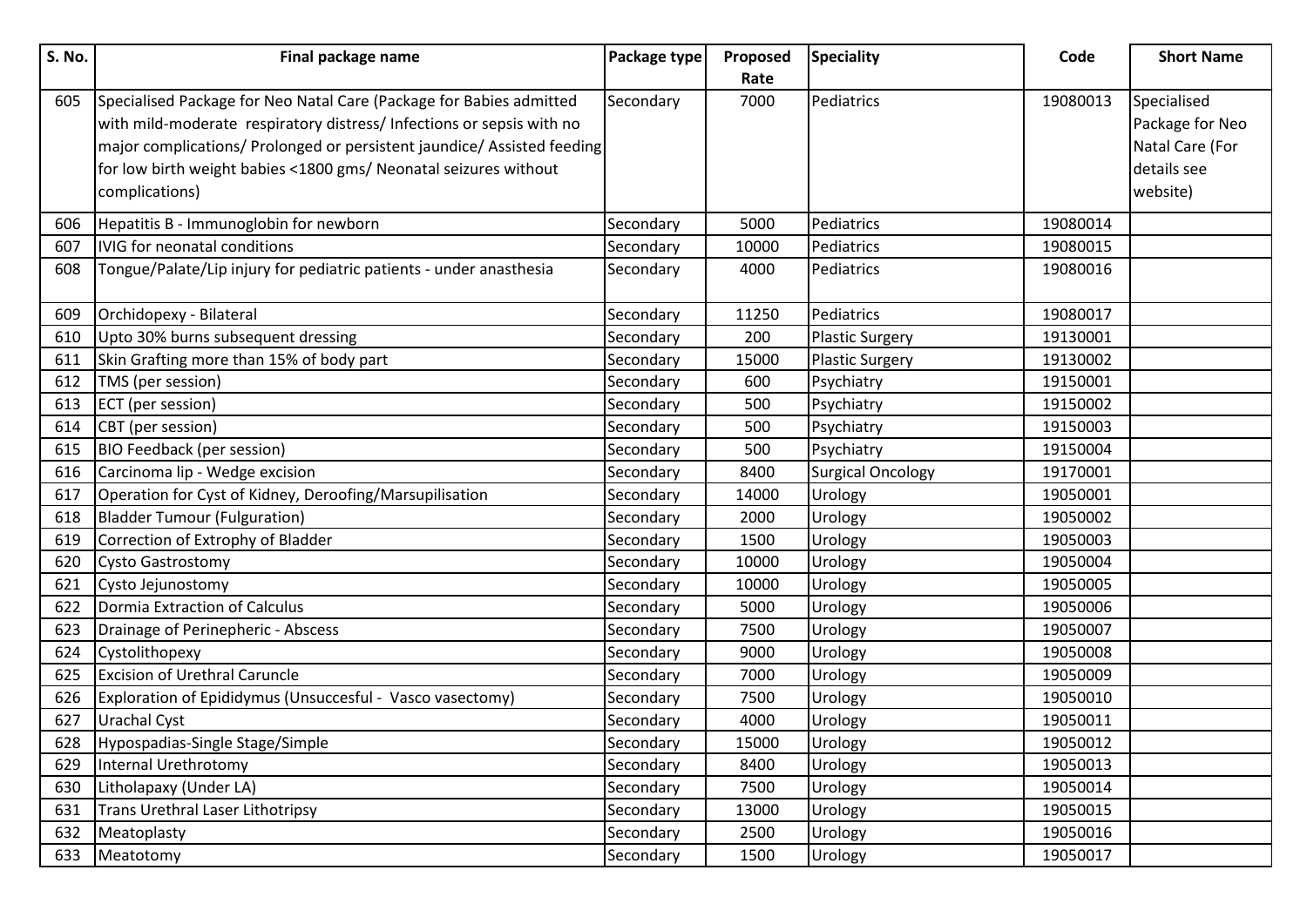| S. No. | Final package name                                  | Package type | Proposed | <b>Speciality</b> | Code     | <b>Short Name</b> |
|--------|-----------------------------------------------------|--------------|----------|-------------------|----------|-------------------|
|        |                                                     |              | Rate     |                   |          |                   |
| 634    | Neoblastoma                                         | Secondary    | 10000    | Urology           | 19050018 |                   |
| 635    | Nephrolithotomy                                     | Secondary    | 18000    | Urology           | 19050019 |                   |
| 636    | Nephropexy                                          | Secondary    | 9000     | Urology           | 19050020 |                   |
| 637    | Nephrostomy/PCN                                     | Secondary    | 10500    | Urology           | 19050021 |                   |
| 638    | Operation for Double Ureter                         | Secondary    | 15750    | Urology           | 19050022 |                   |
| 639    | Bladder Injury, Exploration & Repair                | Secondary    | 15000    | Urology           | 19050023 |                   |
| 640    | Post Urethral Valve Fulguration                     | Secondary    | 15000    | Urology           | 19050024 |                   |
| 641    | Pyelolithotomy                                      | Secondary    | 16000    | Urology           | 19050025 |                   |
| 642    | <b>Reduction of Paraphimosis</b>                    | Secondary    | 1500     | Urology           | 19050026 |                   |
| 643    | Reimplantation of Urethra                           | Secondary    | 17000    | Urology           | 19050027 |                   |
| 644    | Reimplantation of Bladder                           | Secondary    | 17000    | Urology           | 19050028 |                   |
| 645    | Repair of Uretero Vaginal Fistula                   | Secondary    | 12000    | Urology           | 19050029 |                   |
| 646    | Retropubic Prostatectomy                            | Secondary    | 15000    | Urology           | 19050030 |                   |
| 647    | Suprapubic Cystostomy - Open                        | Secondary    | 10000    | Urology           | 19050031 |                   |
| 648    | <b>SPC</b> under LA                                 | Secondary    | 4200     | Urology           | 19050032 |                   |
| 649    | <b>Trans Vesical Prostatectomy</b>                  | Secondary    | 21000    | Urology           | 19050033 |                   |
| 650    | <b>Transurethral Fulguration</b>                    | Secondary    | 4000     | Urology           | 19050034 |                   |
| 651    | Uretero Colic Anastomosis                           | Secondary    | 8000     | Urology           | 19050035 |                   |
| 652    | Ureterolithotomy                                    | Secondary    | 12000    | Urology           | 19050036 |                   |
| 653    | <b>URSL - Unilateral</b>                            | Secondary    | 20000    | Urology           | 19050037 |                   |
| 654    | <b>Urethral Dilatation</b>                          | Secondary    | 2250     | Urology           | 19050038 |                   |
| 655    | Ureteric Catheterization Cystoscopy                 | Secondary    | 3000     | Urology           | 19050039 |                   |
| 656    | Uretrostomy (Cutaneous)                             | Secondary    | 10000    | Urology           | 19050040 |                   |
| 657    | URS with Endolitholopexy                            | Secondary    | 9000     | Urology           | 19050041 |                   |
| 658    | <b>URS with Lithotripsy</b>                         | Secondary    | 9000     | Urology           | 19050042 |                   |
| 659    | URS+Cysto Lithotomy                                 | Secondary    | 9000     | Urology           | 19050043 |                   |
| 660    | Vesico uretero Reflux - Bilateral                   | Secondary    | 13000    | Urology           | 19050044 |                   |
| 661    | Vesico Uretero Reflux - Unilateral                  | Secondary    | 8750     | Urology           | 19050045 |                   |
| 662    | V Y Plasty of Bladder Neck                          | Secondary    | 11000    | Urology           | 19050046 |                   |
| 663    | Operation for ectopic ureter                        | Secondary    | 9000     | Urology           | 19050047 |                   |
| 664    | TURP + Cystolithotripsy                             | Secondary    | 12000    | Urology           | 19050048 |                   |
| 665    | Ureteroscopic removal of ureteric calculi           | Secondary    | 7500     | Urology           | 19050049 |                   |
| 666    | Ureteric Catheterization Cystoscopy+ Pyelolithotomy | Secondary    | 10500    | Urology           | 19050050 |                   |
| 667    | TURP + Closure of Urinary Fistula                   | Secondary    | 13000    | Urology           | 19050051 |                   |
| 668    | TURP + Suprapubic Cystolithotomy                    | Secondary    | 15000    | Urology           | 19050052 |                   |